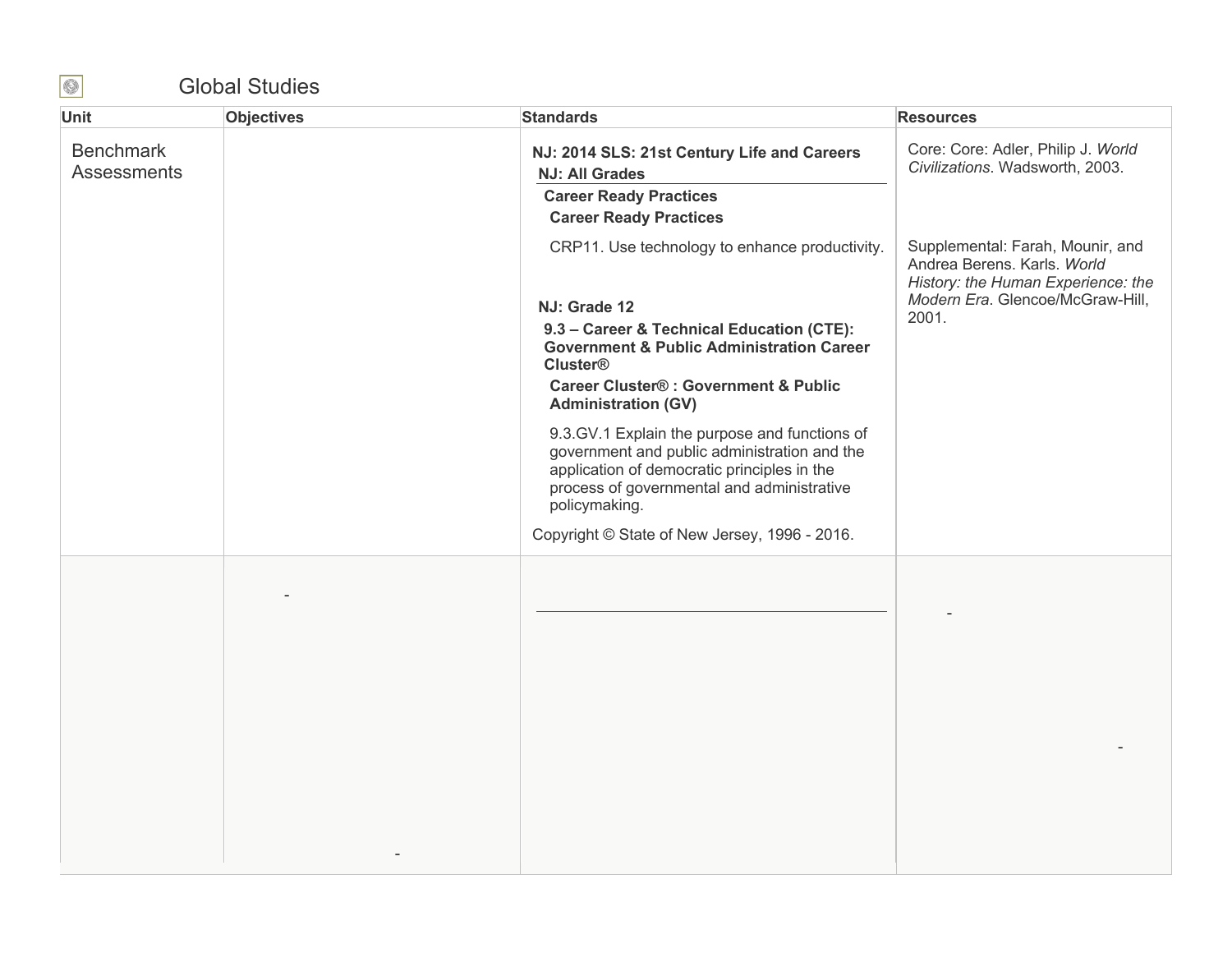|                           | the growth and development of<br>American society in global context.                                                                                                           | cultures, and the environment affect issues<br>across time and cultures. Such knowledge<br>and skills enable students to make informed<br>decisions as socially and ethically<br>responsible world citizens in the 21st<br>century.                                            | Videos<br>Edpuzzles<br>Worksheets from the Center for<br>learning                                                                               |
|---------------------------|--------------------------------------------------------------------------------------------------------------------------------------------------------------------------------|--------------------------------------------------------------------------------------------------------------------------------------------------------------------------------------------------------------------------------------------------------------------------------|-------------------------------------------------------------------------------------------------------------------------------------------------|
|                           |                                                                                                                                                                                | The Emergence of the First Global Age<br>$(1350 - 1770)$                                                                                                                                                                                                                       | Venn Diagrams                                                                                                                                   |
|                           |                                                                                                                                                                                | 6.2.12.D.1.c Analyze various motivations for the<br>Atlantic slave trade and the impact on                                                                                                                                                                                     | <b>Posters</b><br>Maps                                                                                                                          |
|                           |                                                                                                                                                                                | Europeans, Africans, and Americans.                                                                                                                                                                                                                                            |                                                                                                                                                 |
|                           |                                                                                                                                                                                | 6.2.12.D.1.d Explain how the new social<br>stratification created by voluntary and coerced<br>interactions among Native Americans, Africans,<br>and Europeans in Spanish colonies laid the<br>foundation for conflict.                                                         | <b>Atlas Pages</b>                                                                                                                              |
|                           |                                                                                                                                                                                |                                                                                                                                                                                                                                                                                | www.njamistadcurriculum.net                                                                                                                     |
|                           |                                                                                                                                                                                | The 20th Century Since 1945 (1945-Today)<br>6.2.12.D.5.a Relate the lingering effects of<br>colonialism to the efforts of Latin American,<br>African, and Asian nations to build stable<br>economies and national identities.<br>Copyright © State of New Jersey, 1996 - 2016. | www.state.nj.us/education/amistad/<br>about.htm<br>www.njamistadcurriculum.net/histor<br>y/units                                                |
| Holocaust and<br>Genocide | 1. Students will discuss general<br>theories of human nature and relate                                                                                                        | NJ: 2014 SLS: Social Studies<br>NJ: Grades 9-12                                                                                                                                                                                                                                | Core: Core: Adler, Philip J. World<br>Civilizations. Wadsworth, 2003.                                                                           |
|                           | these to personal experiences.                                                                                                                                                 | A. Civics, Government, and Human Rights                                                                                                                                                                                                                                        |                                                                                                                                                 |
|                           | 2. Students will analyze the concepts of<br>responsibility, values and morality.<br>3. Students will discuss individual and<br>collective responsibility for the<br>Holocaust. | The Great Depression and World War II<br>$(1929 - 1945)$<br>6.1.12.A.11.e Assess the responses of the<br>United States and other nations to the violation<br>of human rights that occurred during the<br>Holocaust and other genocides.                                        | Supplemental: Farah, Mounir, and<br>Andrea Berens. Karls. World History:<br>The Human Experience: the Modern<br>Era. Glencoe/McGraw-Hill, 2001. |
|                           |                                                                                                                                                                                | D. History, Culture, and Perspectives                                                                                                                                                                                                                                          |                                                                                                                                                 |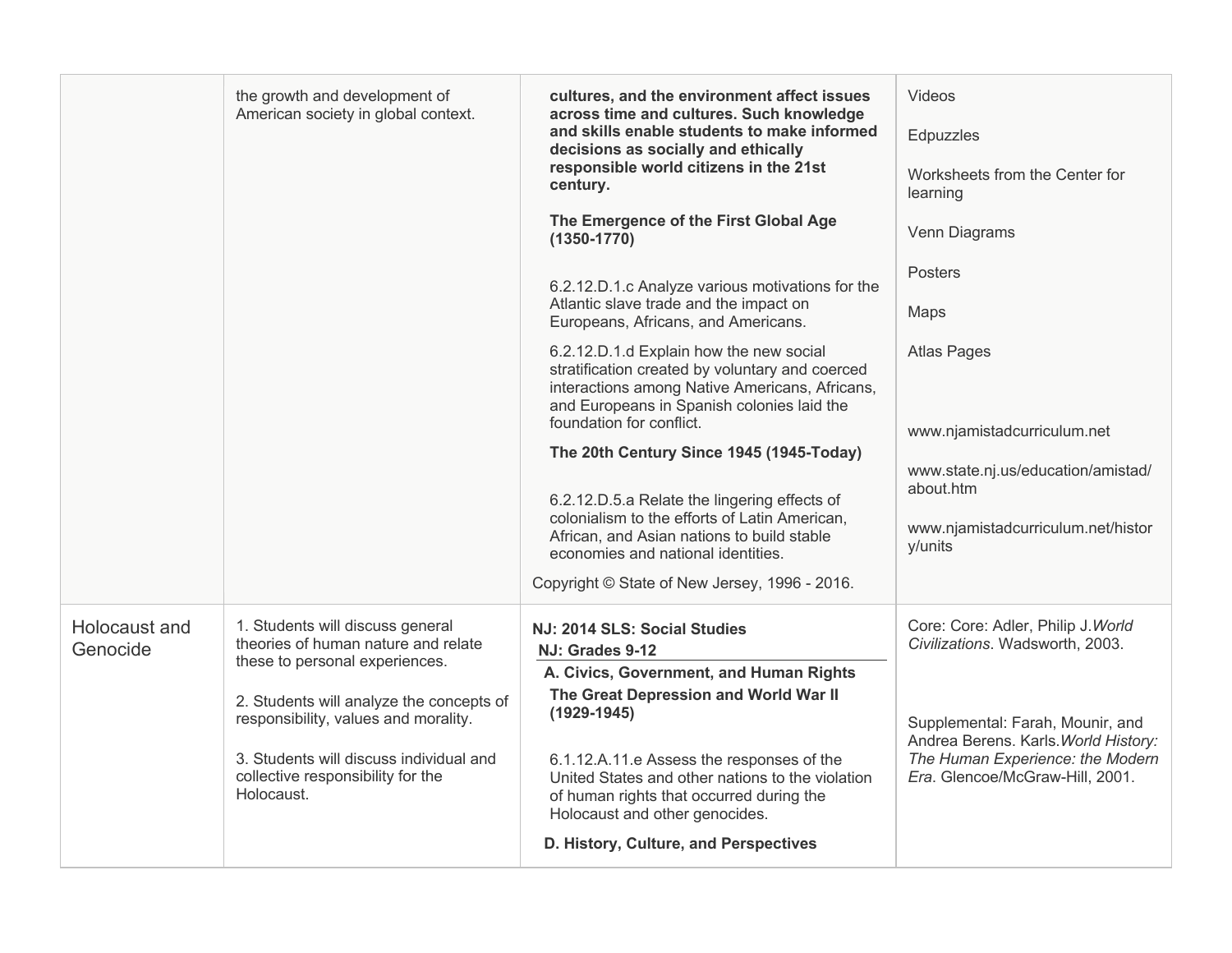| 4. Students will examine aggression<br>and cruelty as parts of human nature.<br>5. Students will recognize the positive                                                                                                      | The Great Depression and World War II<br>$(1929 - 1945)$                                                                                 | https://www.nj.gov/education/holoca<br>ust/curriculumn/materials/docs/holoc<br>aust_and_genocide_file1.pdf |
|------------------------------------------------------------------------------------------------------------------------------------------------------------------------------------------------------------------------------|------------------------------------------------------------------------------------------------------------------------------------------|------------------------------------------------------------------------------------------------------------|
| behavior associated with acts of<br>courage, integrity and empathy.                                                                                                                                                          | 6.1.12.D.11.d Compare the varying perspectives<br>of victims, survivors, bystanders, rescuers, and<br>perpetrators during the Holocaust. |                                                                                                            |
| 6. Students will compare and contrast<br>the behavior of the perpetrator, victim,<br>collaborator, bystander, resister and<br>rescuer.                                                                                       | Copyright © State of New Jersey, 1996 - 2016.                                                                                            |                                                                                                            |
| 7. Students will develop generalizations<br>that reflect their individual views of<br>human nature                                                                                                                           |                                                                                                                                          |                                                                                                            |
| 8. Students will define and explain the<br>nature of prejudice as a universal<br>human phenomenon.                                                                                                                           |                                                                                                                                          |                                                                                                            |
| 9. Students will define and examine<br>contemporary examples of prejudice,<br>scapegoating, bigotry, discrimination<br>and genocide.                                                                                         |                                                                                                                                          |                                                                                                            |
| 10. Students will develop and articulate<br>a definition of genocide.                                                                                                                                                        |                                                                                                                                          |                                                                                                            |
| 12. Students will demonstrate a sense<br>of empathy with those who have<br>suffered violations of their human<br>rights, such as victims and survivors of<br>the Holocaust and other historic and<br>contemporary genocides. |                                                                                                                                          |                                                                                                            |
| 13. Students will reassess their<br>previous generalizations about human<br>nature in light of the events of the<br>Holocaust.                                                                                               |                                                                                                                                          |                                                                                                            |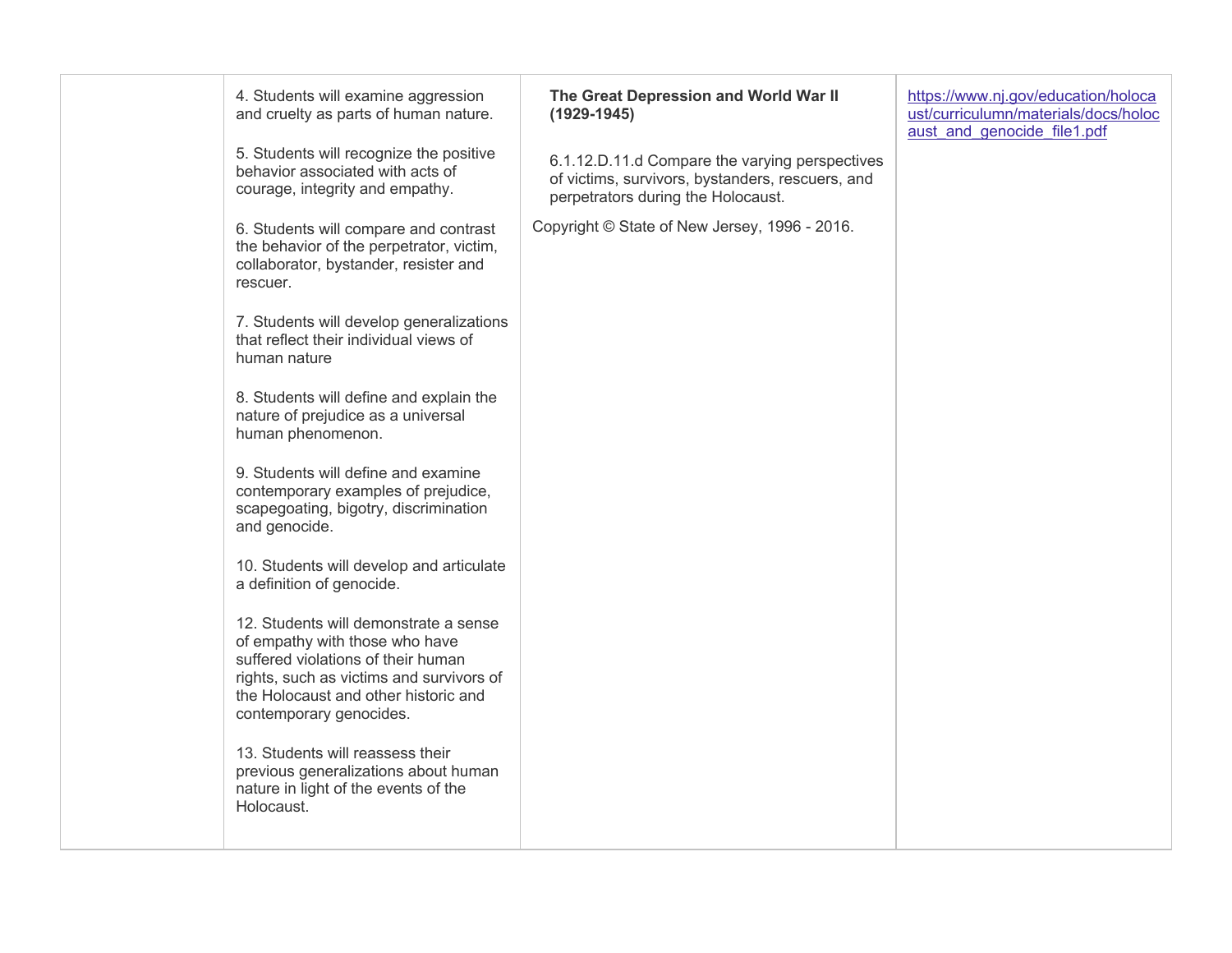| orientation. | 14. Students will be able to articulate<br>the personal and universal<br>consequences of indifference to the<br>preservation of human rights.<br>15. Students will demonstrate<br>behaviors that are respectful of<br>individuals regardless of differences<br>based upon factors related to race,<br>ethnicity, religious affiliation, gender,<br>disability, economic status, or sexual |  |
|--------------|-------------------------------------------------------------------------------------------------------------------------------------------------------------------------------------------------------------------------------------------------------------------------------------------------------------------------------------------------------------------------------------------|--|
|              |                                                                                                                                                                                                                                                                                                                                                                                           |  |
|              |                                                                                                                                                                                                                                                                                                                                                                                           |  |
|              |                                                                                                                                                                                                                                                                                                                                                                                           |  |
|              |                                                                                                                                                                                                                                                                                                                                                                                           |  |
|              |                                                                                                                                                                                                                                                                                                                                                                                           |  |
|              |                                                                                                                                                                                                                                                                                                                                                                                           |  |
|              |                                                                                                                                                                                                                                                                                                                                                                                           |  |
|              |                                                                                                                                                                                                                                                                                                                                                                                           |  |
|              |                                                                                                                                                                                                                                                                                                                                                                                           |  |
|              |                                                                                                                                                                                                                                                                                                                                                                                           |  |
|              |                                                                                                                                                                                                                                                                                                                                                                                           |  |
|              |                                                                                                                                                                                                                                                                                                                                                                                           |  |
|              |                                                                                                                                                                                                                                                                                                                                                                                           |  |
|              |                                                                                                                                                                                                                                                                                                                                                                                           |  |
|              |                                                                                                                                                                                                                                                                                                                                                                                           |  |
|              |                                                                                                                                                                                                                                                                                                                                                                                           |  |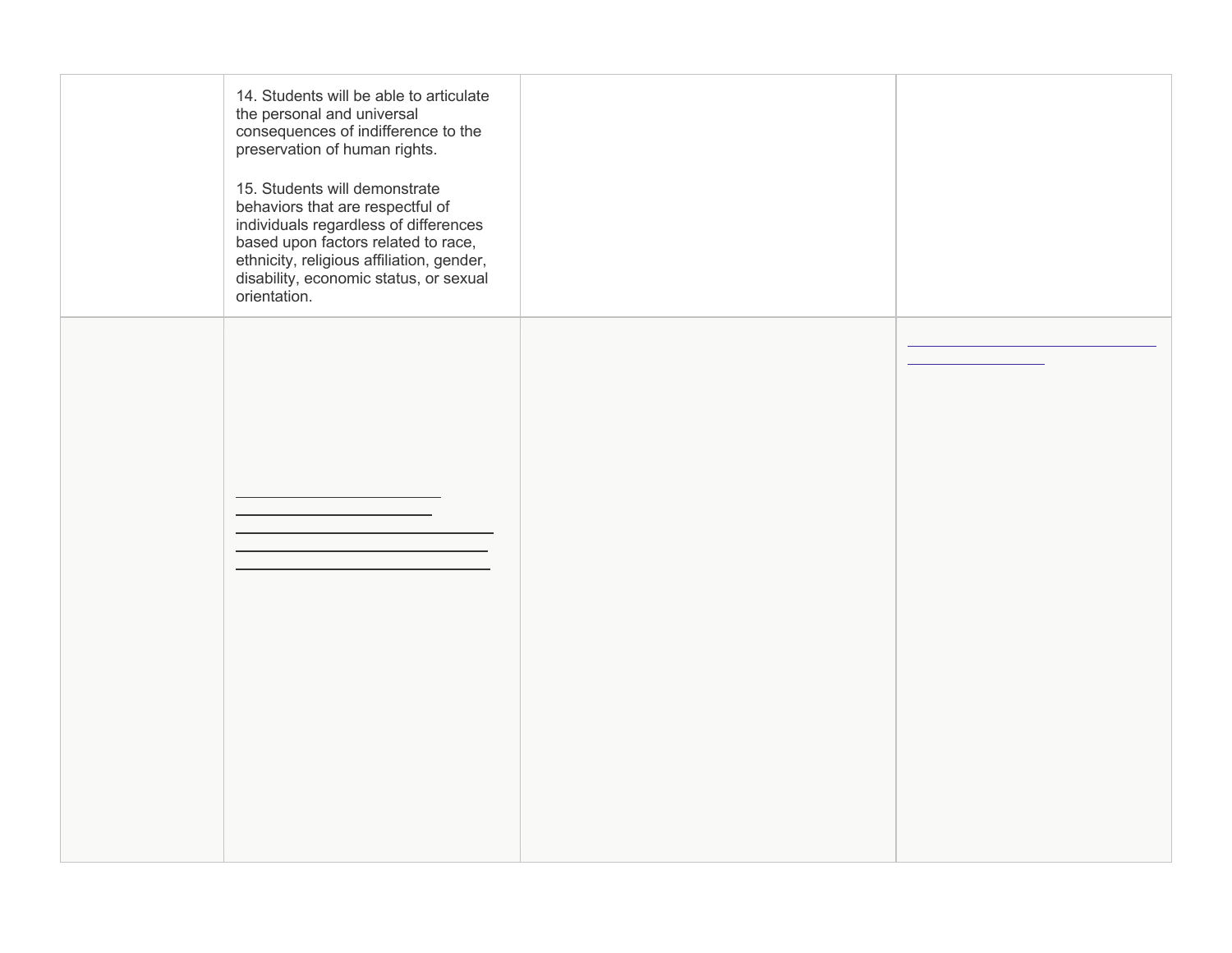| Intro to History,<br>Geography,<br><b>Social Sciences</b> | 1.1. Students will be able to interact<br>well with people, appreciate cultural<br>diversity, and work cooperatively. | NJ: 2016 SLS: Literacy in History, Social<br>Studies, Science, & Technical Subjects 6-12<br>NJ: Grades 9-10                                                                                                                                                                                                                     | Core: Core: Adler, Philip J. World<br>Civilizations. Wadsworth, 2003.                                                                              |
|-----------------------------------------------------------|-----------------------------------------------------------------------------------------------------------------------|---------------------------------------------------------------------------------------------------------------------------------------------------------------------------------------------------------------------------------------------------------------------------------------------------------------------------------|----------------------------------------------------------------------------------------------------------------------------------------------------|
|                                                           | 1.2. Students will be able to<br>understand their own values and<br>recognize the value systems of others.            | <b>Reading: History/Social Studies</b><br><b>Key Ideas and Details</b><br>NJSLSA.R1 Read closely to determine what<br>the text says explicitly and to make logical<br>inferences and relevant connections from it:<br>cite specific textual evidence when writing or<br>speaking to support conclusions drawn from<br>the text. | Supplemental: Farah, Mounir, and<br>Andrea Berens, Karls, World<br>History: The Human Experience: the<br>Modern Era. Glencoe/McGraw-Hill,<br>2001. |
|                                                           | 1.3. Students will be able to<br>understand the forces at work in the<br>global community.                            | RH.9-10.1. Accurately cite strong and thorough<br>textual evidence, to support analysis of primary<br>and secondary sources, attending to such<br>features as the date and origin of the<br>information.                                                                                                                        | Other resources will be used<br>during this course when and<br>where deemed appropriate.                                                           |
|                                                           | 1.4. Students will analyze how<br>historical events shape the modern<br>world.                                        | NJSLSA.R3 Analyze how and why<br>individuals, events, or ideas develop and<br>interact over the course of a text.<br>RH.9-10.3. Analyze in detail a series of events<br>described in a text; draw connections between                                                                                                           |                                                                                                                                                    |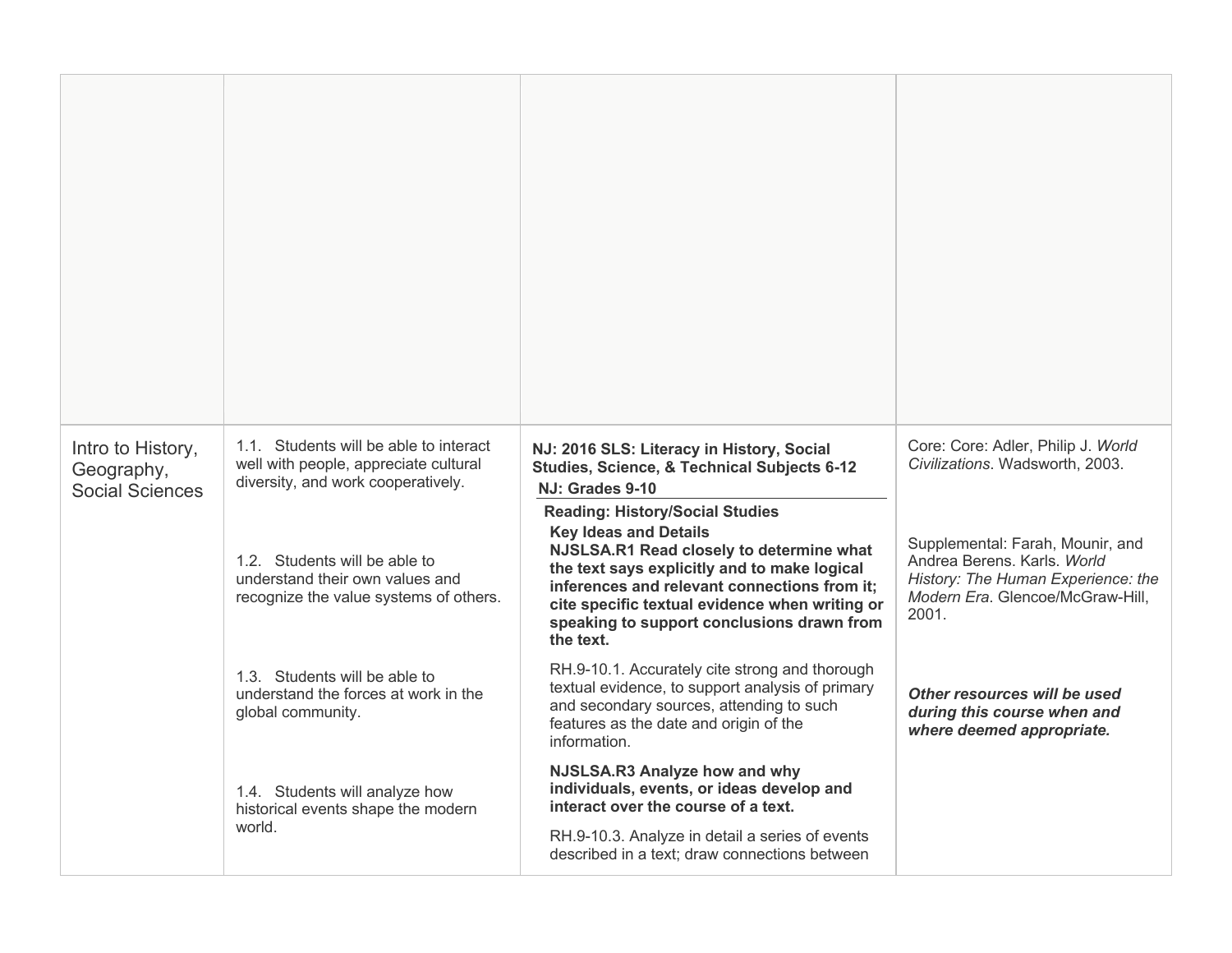|                                                     | 1.5. Student will be able to apply<br>historical understanding to their<br>planning for the future.                                                                                                                                        | the events, to determine whether earlier events<br>caused later ones or simply preceded them.<br><b>Craft and Structure</b><br>NJSLSA.R4 Interpret words and phrases as<br>they are used in a text, including determining<br>technical, connotative, and figurative<br>meanings, and analyze how specific word            |
|-----------------------------------------------------|--------------------------------------------------------------------------------------------------------------------------------------------------------------------------------------------------------------------------------------------|---------------------------------------------------------------------------------------------------------------------------------------------------------------------------------------------------------------------------------------------------------------------------------------------------------------------------|
|                                                     | 1.6. Students will be able to<br>understand and interact with the forces<br>of change.<br>1.7. Students will understand the                                                                                                                | choices shape meaning or tone.<br>RH.9-10.4. Determine the meaning of words and<br>phrases as they are used in a text, including<br>vocabulary describing political, social, or<br>economic aspects of history and the social<br>sciences; analyze the cumulative impact of<br>specific word choices on meaning and tone. |
|                                                     | relationship between the individual and<br>society.<br>1.8. Students will demonstrate                                                                                                                                                      | <b>Range of Reading and Level of Text</b><br><b>Complexity</b><br>NJSLSA.R10 Read and comprehend complex<br>literary and informational texts<br>independently and proficiently with<br>scaffolding as needed.                                                                                                             |
|                                                     | knowledge of the world through the<br>study of interdependent systems<br>relating to ecology, culture, society,<br>economics, and politics.                                                                                                | RH.9-10.10. By the end of grade 10, read and<br>comprehend history/social studies texts in the<br>grades 9-10 text complexity band independently<br>and proficiently.<br><b>Writing</b>                                                                                                                                   |
|                                                     | 1.9. Students will understand physical<br>and cultural characteristics of world<br>regions with specific emphasis upon<br>continents, climate, landforms, political                                                                        | NJSLSA.W2 Write informative/explanatory<br>texts to examine and convey complex ideas<br>and information clearly and accurately<br>through the effective selection, organization,<br>and analysis of content.                                                                                                              |
| boundaries, culture, and peoples of<br>each region. | WHST.9-10.2b. Develop the topic with well-<br>chosen, relevant, and sufficient facts, extended<br>definitions, concrete details, quotations, or other<br>information and examples appropriate to the<br>audience's knowledge of the topic. |                                                                                                                                                                                                                                                                                                                           |
|                                                     | 1.10. Students will recognize the<br>important role of the arts (Music, Art,<br>Poetry, Drama, etc.) as a vehicle of                                                                                                                       | NJ: 2016 SLS: Mathematics<br>NJ: HS: Algebra<br><b>Mathematical Practice</b>                                                                                                                                                                                                                                              |
|                                                     |                                                                                                                                                                                                                                            |                                                                                                                                                                                                                                                                                                                           |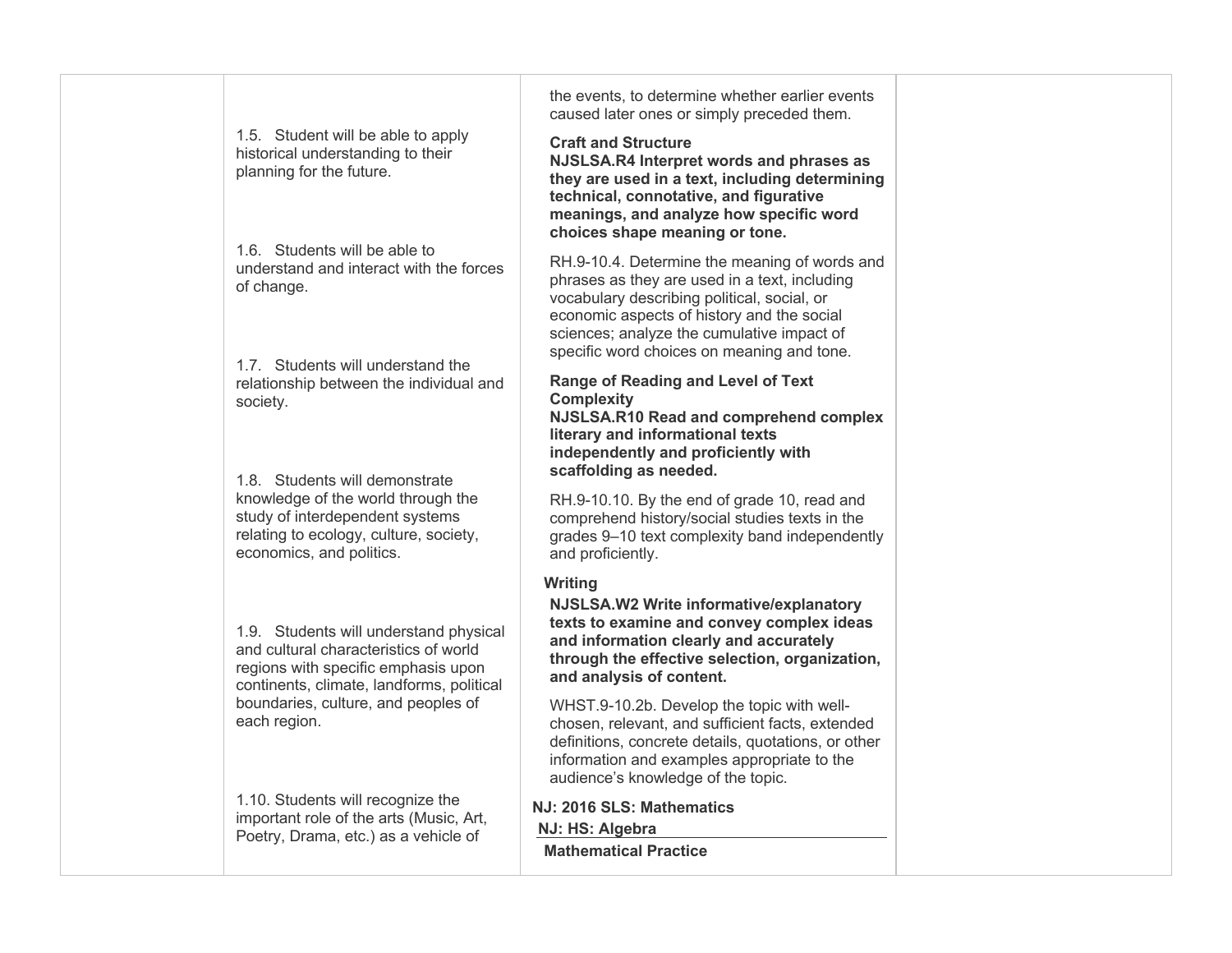| human expression, communication,<br>and cultural diversity.                                                                                                                                                                                                              | <b>MP. The Standards for Mathematical Practice</b><br>describe varieties of expertise that<br>mathematics educators at all levels should<br>seek to develop in their students.                                                                                                                                        |  |
|--------------------------------------------------------------------------------------------------------------------------------------------------------------------------------------------------------------------------------------------------------------------------|-----------------------------------------------------------------------------------------------------------------------------------------------------------------------------------------------------------------------------------------------------------------------------------------------------------------------|--|
| 1.11.<br>Student will analyze the<br>causes and consequences of<br>discrimination, including prejudice,<br>segregation, expulsion, and genocide<br>and the effects on the historical and<br>ongoing struggle for human rights.                                           | MP.4. Model with mathematics.<br>NJ: 2014 SLS: Social Studies<br>NJ: Grades 9-12<br>B. Geography, People, and the Environment<br><b>Contemporary Issues</b>                                                                                                                                                           |  |
| 1.12.<br>Student will Evaluate current<br>issues, events, or themes and trace<br>their evolution through historical<br>periods.                                                                                                                                          | 6.2.12.B.6.a Determine the global impact of<br>increased population growth, migration, and<br>changes in urban-rural populations on natural<br>resources and land use.<br>Copyright © State of New Jersey, 1996 - 2020.<br>Interdisciplinary Standards Introduction to History,<br>Geography, and Social Sciences.pdf |  |
| 1.13.<br>Students will participate in<br>activities that foster understanding and<br>appreciation for diverse cultures (e.g.,<br>world language instruction, student<br>exchange, clubs, international forums,<br>community service, speaker programs,<br>arts, sports). |                                                                                                                                                                                                                                                                                                                       |  |
| 1.14.<br>Students will connect the<br>concept of universal human rights to<br>world events and issues.                                                                                                                                                                   |                                                                                                                                                                                                                                                                                                                       |  |
| 1.15.<br>Student will participate in<br>events to acquire understanding of<br>complex global problems and propose<br>solutions to those issues (e.g., Model                                                                                                              |                                                                                                                                                                                                                                                                                                                       |  |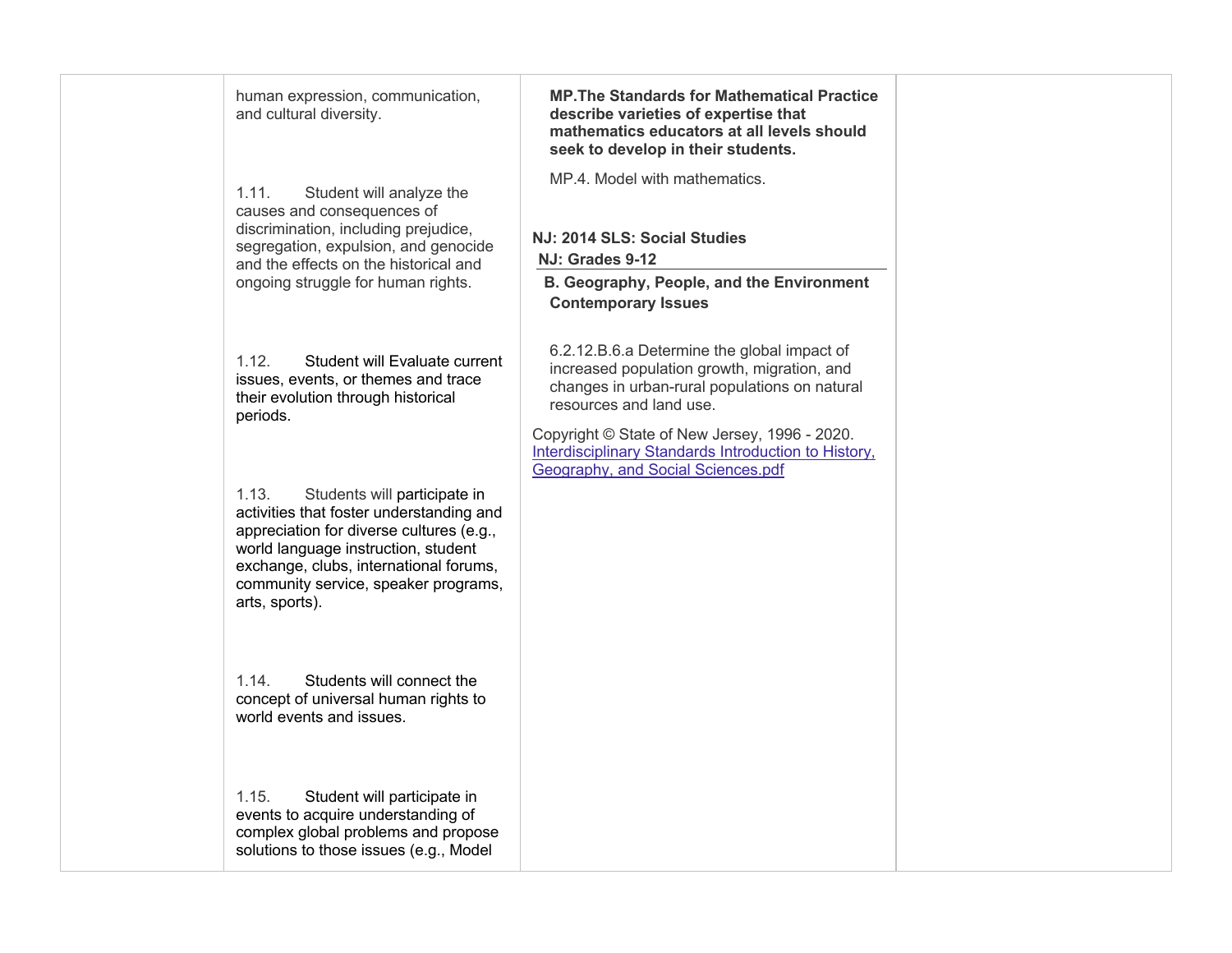| United Nations, international<br>simulations, field trips to government<br>sites).                                    |                                                                                             |                                                                                                |
|-----------------------------------------------------------------------------------------------------------------------|---------------------------------------------------------------------------------------------|------------------------------------------------------------------------------------------------|
| 1.4 Students will compare and contrast<br>common social and behavioral<br>practices in various cultures (e.g., birth, | NJ: 2014 SLS: Social Studies<br>NJ: Grades 5-8<br>B. Geography, People, and the Environment | Videos including "Mankind the Story<br>of All of US" and various youtube<br>clips<br>Edpuzzles |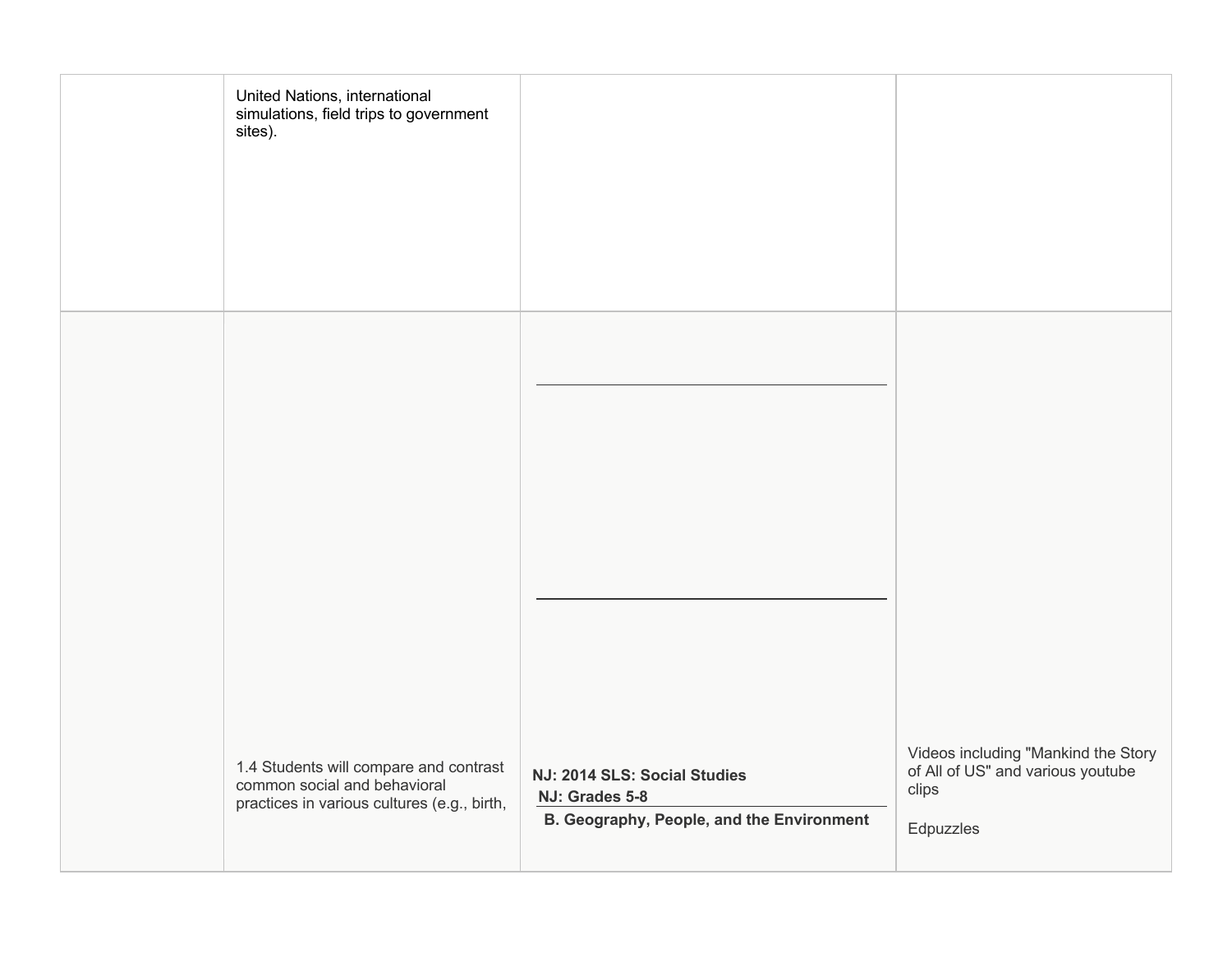| marriage, death, gender issues, family<br>structure, health issues).                                                                                   | 6.2 World History/Global Studies: All<br>students will acquire the knowledge and<br>skills to think analytically and systematically<br>about how past interactions of people,                                                                                                                                                         | Worksheets from the Center for<br>learning<br>Venn Diagrams |
|--------------------------------------------------------------------------------------------------------------------------------------------------------|---------------------------------------------------------------------------------------------------------------------------------------------------------------------------------------------------------------------------------------------------------------------------------------------------------------------------------------|-------------------------------------------------------------|
| 1.5 Students will be able to compare<br>and contrast human development                                                                                 | cultures, and the environment affect issues<br>across time and cultures. Such knowledge<br>and skills enable students to make informed<br>decisions as socially and ethically                                                                                                                                                         | <b>Posters</b>                                              |
| before and after the Neolithic<br>revolution, with an emphasis on<br>forming sedentary populations (i.e.                                               | responsible world citizens in the 21st<br>century.                                                                                                                                                                                                                                                                                    | Maps<br><b>Atlas Pages</b>                                  |
| urban centers).                                                                                                                                        | The Beginnings of Human Society                                                                                                                                                                                                                                                                                                       |                                                             |
| 1.6 Students will analyze the impact of<br>human migration on physical<br>(ecological) and human systems<br>(political institutions, economics, social | 6.2.8.B.1.a Explain the various migratory<br>patterns of hunters/gatherers that moved from<br>Africa to Eurasia, Australia, and the Americas,<br>and describe the impact of migration on their<br>lives and on the shaping of societies.                                                                                              |                                                             |
| behavior, etc.).                                                                                                                                       | <b>Early Civilizations and the Emergence of</b><br>Pastoral Peoples (4000-1000 BCE)                                                                                                                                                                                                                                                   |                                                             |
| 1.7 Students will be able to identify the<br>basic religious structures in early<br>human development.                                                 | 6.2.8.B.2.a Determine the extent to which<br>geography influenced settlement, the<br>development of trade networks, technological<br>innovations, and the sustainability of early river<br>valley civilizations.                                                                                                                      |                                                             |
| 1.8 Students will be able to contrast<br>methods of understanding history and<br>prehistory.                                                           | 6.2.8.B.2.b Compare and contrast physical and<br>political maps of early river valley civilizations<br>and their modern counterparts (i.e.,<br>Mesopotamia and Iraq; Ancient Egypt and<br>Modern Egypt; Indus River Valley and Modern<br>Pakistan/India; Ancient China and Modern<br>China), and determine the geopolitical impact of |                                                             |
| 1.9 Students will be able to identify the<br>origins of the four major Eurasian<br>centers of civilization.                                            | these civilizations, then and now.<br>The Classical Civilizations of the<br>Mediterranean World, India, and China (1000<br><b>BCE-600 CE)</b>                                                                                                                                                                                         |                                                             |
|                                                                                                                                                        |                                                                                                                                                                                                                                                                                                                                       |                                                             |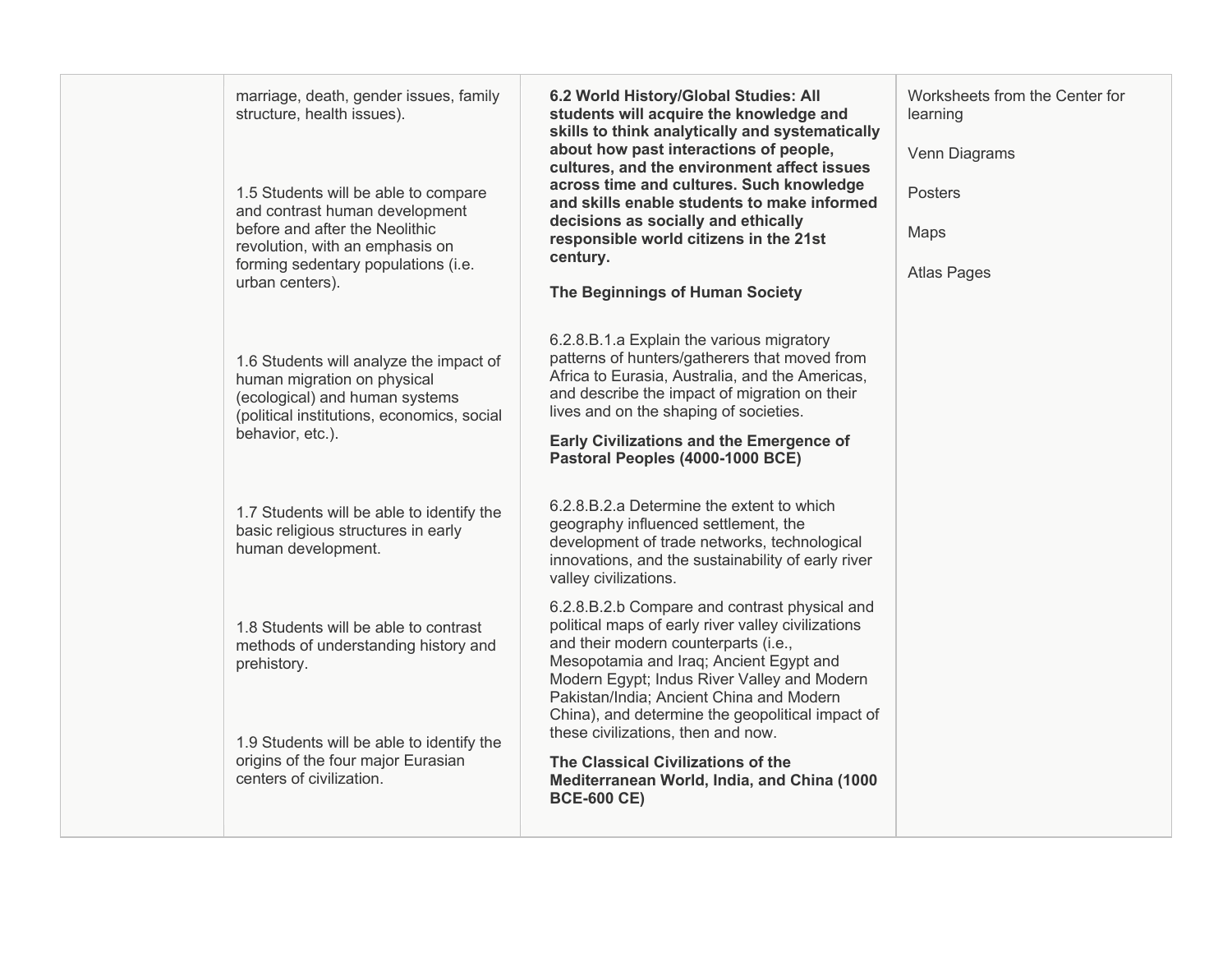| The Emergence<br>of the First<br>Global Age<br>$(1350 - 1770)$ | Students will be able to understand the<br>causes and consequences of the<br>development of European civilization<br>during the Middle Ages.<br>2.5 Students will be able to identify the<br>implications of the concept of<br>Christendom.<br>2.6 Students will be able to describe<br>feudalism in its three basic features:<br>political, social, and economic. | NJ: 2016 SLS: Literacy in History, Social<br><b>Studies, Science, &amp; Technical Subjects 6-12</b><br>NJ: Grades 9-10<br><b>Reading: History/Social Studies</b><br>NJSLSA.R9 Analyze and reflect on how two<br>or more texts address similar themes or<br>topics in order to build knowledge or to<br>compare the approaches the authors take.<br>RH.9-10.9. Compare and contrast treatments of<br>the same topic, or of various perspectives, in<br>several primary and secondary sources; analyze<br>how they relate in terms of themes and<br>significant historical concepts.<br>NJ: 2016 SLS: Mathematics<br><b>NJ: HS: Geometry</b><br><b>Mathematical Practice</b> | Core: Adler, Philip J. World<br>Civilizations. Wadsworth, 2003.<br>Supplemental: Farah, Mounir, and<br>Andrea Berens. Karls. World<br>History: The Human Experience:<br>The Modern Era. Glencoe/McGraw-<br>Hill, 2001.<br>Videos including "Mankind the Story<br>of All of US" and "America Before<br>Columbus" and various youtube<br>video clips |
|----------------------------------------------------------------|--------------------------------------------------------------------------------------------------------------------------------------------------------------------------------------------------------------------------------------------------------------------------------------------------------------------------------------------------------------------|----------------------------------------------------------------------------------------------------------------------------------------------------------------------------------------------------------------------------------------------------------------------------------------------------------------------------------------------------------------------------------------------------------------------------------------------------------------------------------------------------------------------------------------------------------------------------------------------------------------------------------------------------------------------------|----------------------------------------------------------------------------------------------------------------------------------------------------------------------------------------------------------------------------------------------------------------------------------------------------------------------------------------------------|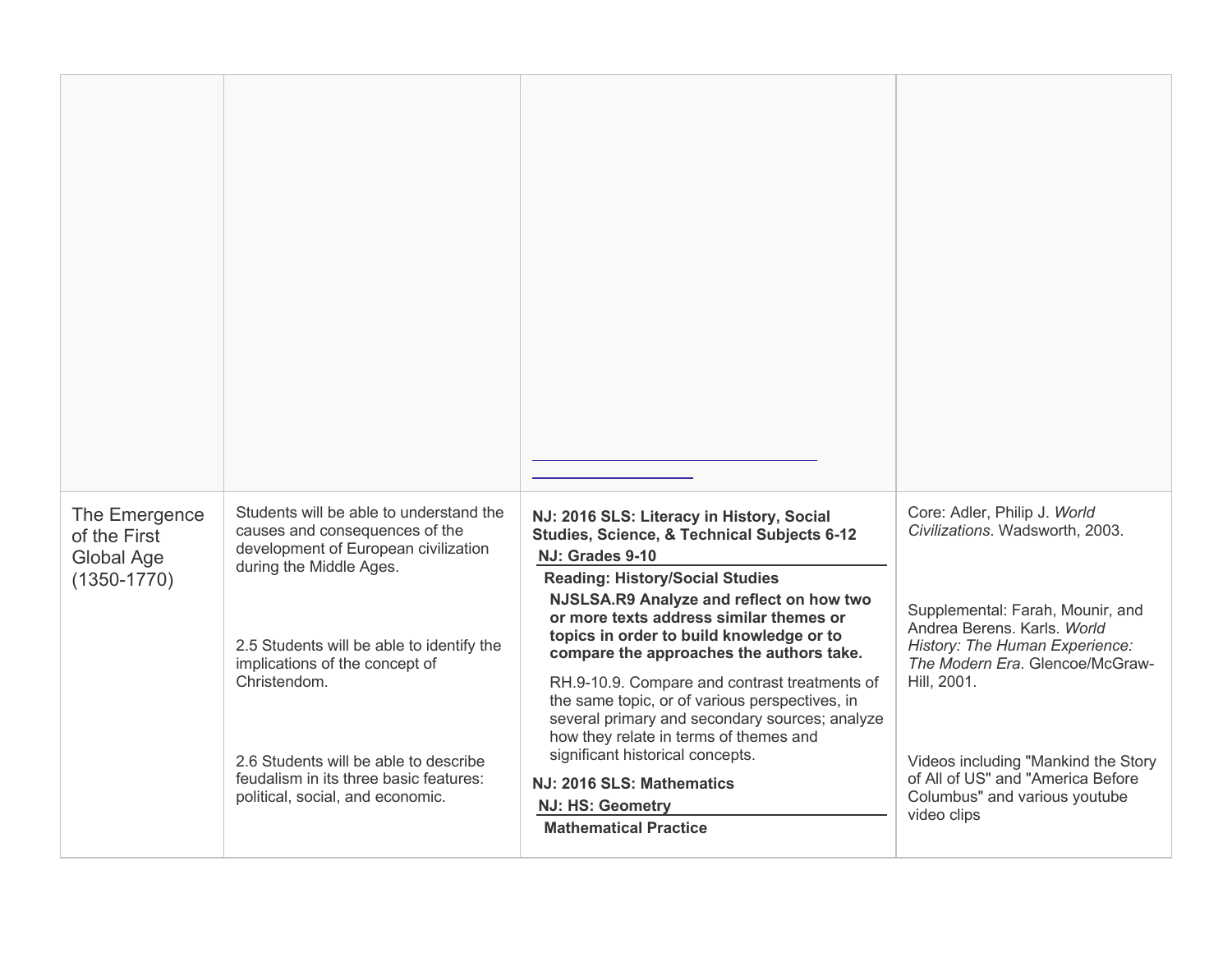| 2.7 Students will be able to describe<br>the legacy of the Carolingian Empire on<br>state formation in western Europe.                                                                                                                                  | <b>MP. The Standards for Mathematical Practice</b><br>describe varieties of expertise that<br>mathematics educators at all levels should<br>seek to develop in their students.<br>MP.4. Model with mathematics.                                                                                                                                                                                                                                                                                                                                                                                           | Edpuzzles<br>Worksheets from the Center for<br>learning<br>Venn Diagrams |
|---------------------------------------------------------------------------------------------------------------------------------------------------------------------------------------------------------------------------------------------------------|-----------------------------------------------------------------------------------------------------------------------------------------------------------------------------------------------------------------------------------------------------------------------------------------------------------------------------------------------------------------------------------------------------------------------------------------------------------------------------------------------------------------------------------------------------------------------------------------------------------|--------------------------------------------------------------------------|
| 2.8 Students will be able to identify the<br>causes and the effects of the<br>Crusades.                                                                                                                                                                 | NJ: 2014 SLS: Social Studies<br>NJ: Grades 5-8<br>D. History, Culture, and Perspectives<br>The Classical Civilizations of the<br>Mediterranean World, India, and China (1000<br><b>BCE-600 CE)</b>                                                                                                                                                                                                                                                                                                                                                                                                        | Posters<br>Maps<br><b>Atlas Pages</b>                                    |
| 2.9 Students will be able to understand<br>the shift from Muslim to European<br>dominance in Mediterranean trade after<br>the Crusades.<br>2.10 Students will be able to<br>understand the causes and<br>consequences of the Black Death in<br>Eurasia. | 6.2.8.D.3.d Compare and contrast the tenets of<br>various world religions that developed in or<br>around this time period (i.e., Buddhism,<br>Christianity, Confucianism, Islam, Judaism,<br>Sikhism, and Taoism), their patterns of<br>expansion, and their responses to the current<br>challenges of globalization.<br><b>Expanding Exchanges and Encounters (500</b><br><b>CE-1450 CE)</b>                                                                                                                                                                                                             |                                                                          |
| 2.11 Students will be able to explain<br>the revival of trade in Europe and the<br>Mediterranean world.<br>2.12 Students will be able to identify<br>major patterns of interaction throughout<br>Eurasia as a result of the Mongol<br>conquests.        | 6.2.8.D.4.g Evaluate the importance and<br>enduring legacy of the major achievements of<br>the people living Asia, Africa (Islam), Europe<br>and the Americas over time.<br>NJ: Grades 9-12<br>A. Civics, Government, and Human Rights<br>6.2 World History: Global Studies: All<br>students will acquire the knowledge and<br>skills to think analytically and systematically<br>about how past interactions of people,<br>cultures, and the environment affect issues<br>across time and cultures. Such knowledge<br>and skills enable students to make informed<br>decisions as socially and ethically |                                                                          |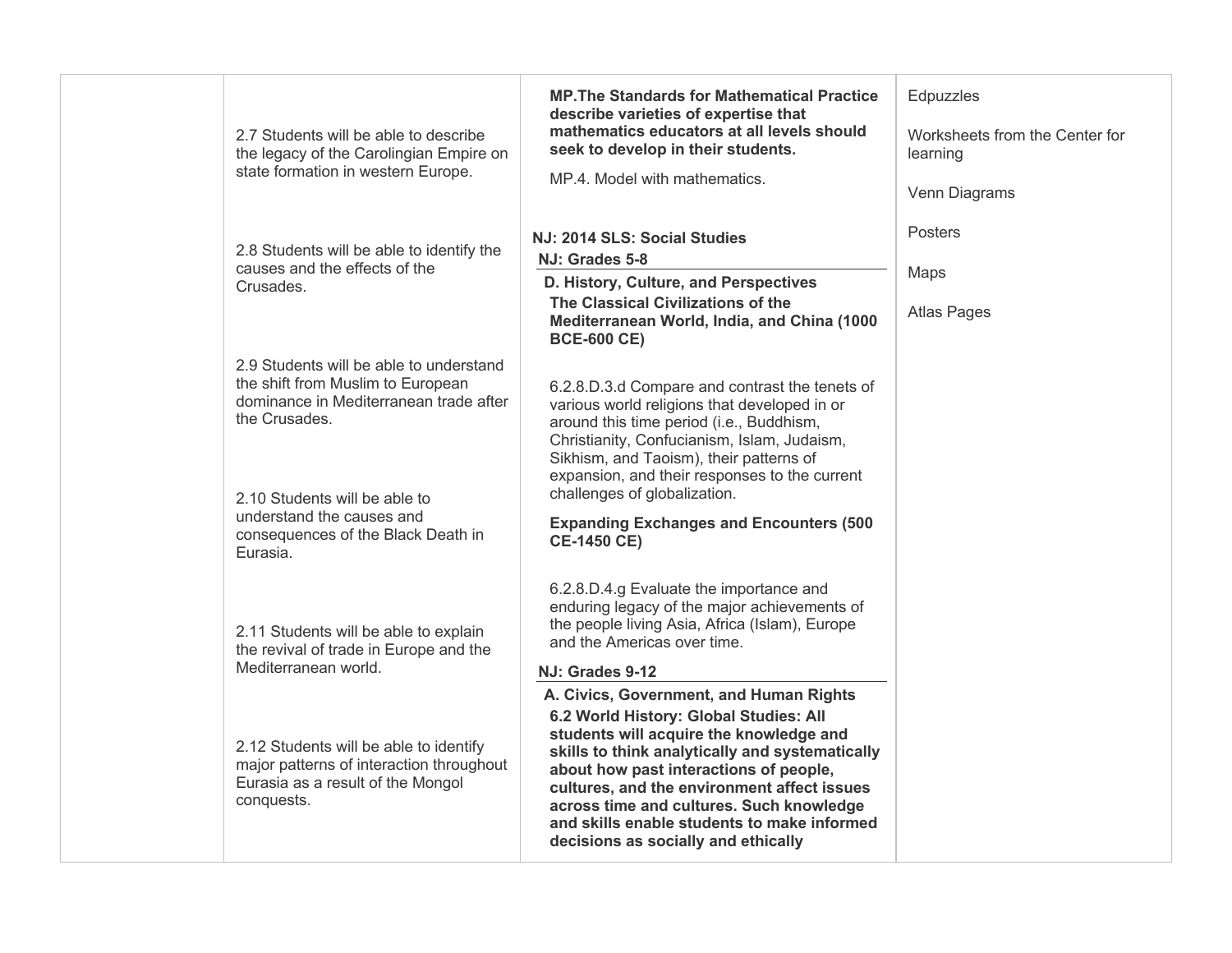| responsible world citizens in the 21st<br>century.                                                                                                                                                                                                                                                                                                                                                                                                                                                        |
|-----------------------------------------------------------------------------------------------------------------------------------------------------------------------------------------------------------------------------------------------------------------------------------------------------------------------------------------------------------------------------------------------------------------------------------------------------------------------------------------------------------|
| The Emergence of the First Global Age<br>$(1350 - 1770)$                                                                                                                                                                                                                                                                                                                                                                                                                                                  |
| 6.2.12.A.1.a Compare and contrast the<br>motivations for and methods by which various<br>empires (e.g., Ming, Qing, Spanish, Mughal,<br>Ottoman) expanded, and assess why some<br>were more effective than others in maintaining<br>control of their empires.                                                                                                                                                                                                                                             |
| B. Geography, People, and the Environment<br>6.1 U.S. History: America in the World. All<br>students will acquire the knowledge and<br>skills to think analytically about how past<br>and present interactions of people, cultures,<br>and the environment shape the American<br>heritage. Such knowledge and skills enable<br>students to make informed decisions that<br>reflect fundamental rights and core<br>democratic values as productive citizens in<br>local, national, and global communities. |
| <b>Colonization and Settlement (1585-1763)</b>                                                                                                                                                                                                                                                                                                                                                                                                                                                            |
| 6.1.12.B.1.a Explain how geographic variations<br>(e.g., climate, soil conditions, and other natural<br>resources) impacted economic development in<br>the New World.                                                                                                                                                                                                                                                                                                                                     |
| 6.2 World History: Global Studies: All<br>students will acquire the knowledge and<br>skills to think analytically and systematically<br>about how past interactions of people,<br>cultures, and the environment affect issues<br>across time and cultures. Such knowledge<br>and skills enable students to make informed<br>decisions as socially and ethically<br>responsible world citizens in the 21st<br>century.                                                                                     |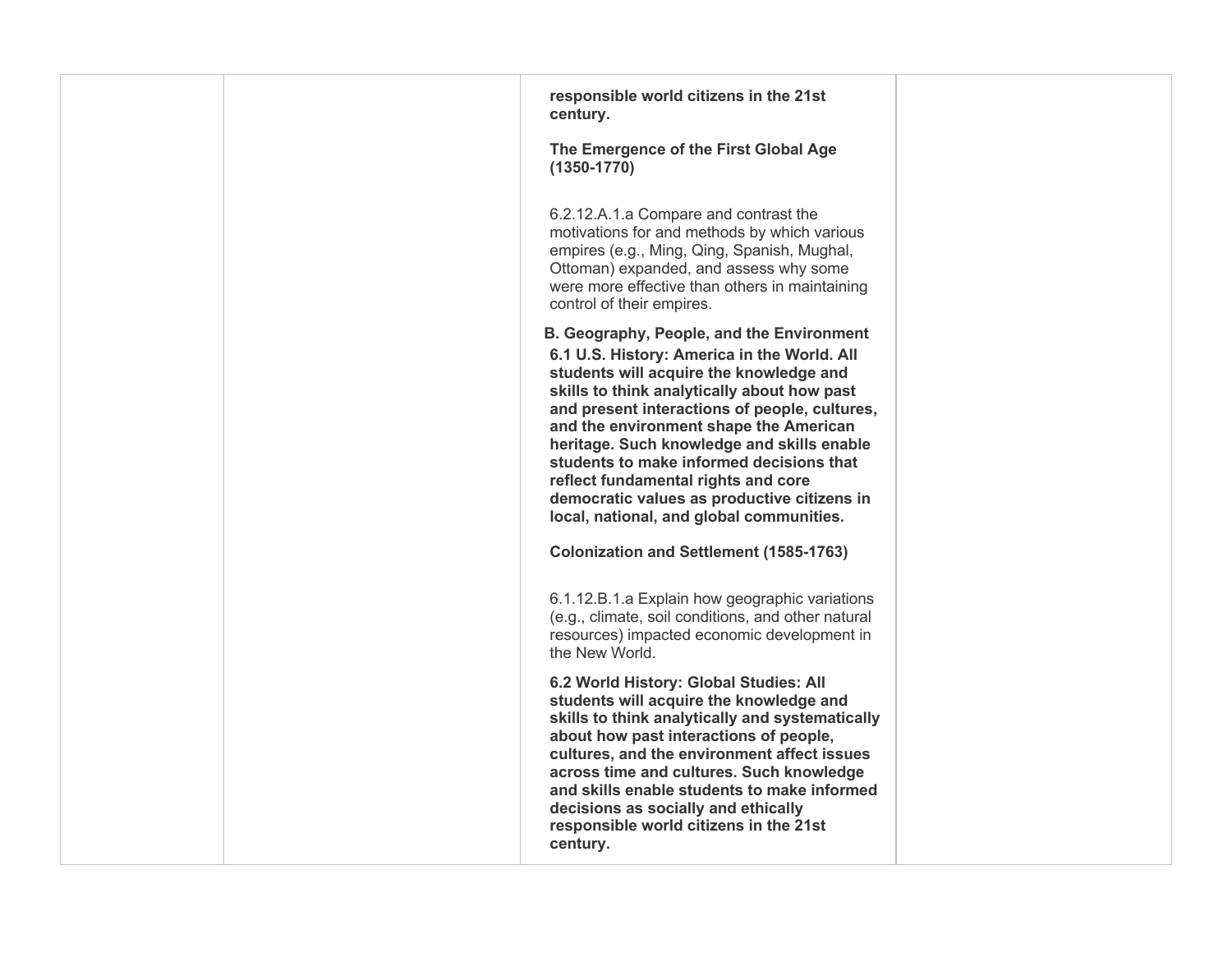| The Emergence of the First Global Age<br>$(1350 - 1770)$                                                                                                                                                                                                                                                                                                                                                                                                          |  |
|-------------------------------------------------------------------------------------------------------------------------------------------------------------------------------------------------------------------------------------------------------------------------------------------------------------------------------------------------------------------------------------------------------------------------------------------------------------------|--|
| 6.2.12.B.1.a Explain major changes in world<br>political boundaries between 1450 and 1770,<br>and assess the extent of European political and<br>military control in Africa, Asia, and the Americas<br>by the mid-18th century.                                                                                                                                                                                                                                   |  |
| 6.2.12.B.1.b Determine the role of natural<br>resources, climate, and topography in European<br>exploration, colonization, and settlement<br>patterns.                                                                                                                                                                                                                                                                                                            |  |
| C. Economics, Innovation, and Technology<br>6.2 World History: Global Studies: All<br>students will acquire the knowledge and<br>skills to think analytically and systematically<br>about how past interactions of people,<br>cultures, and the environment affect issues<br>across time and cultures. Such knowledge<br>and skills enable students to make informed<br>decisions as socially and ethically<br>responsible world citizens in the 21st<br>century. |  |
| The Emergence of the First Global Age<br>$(1350 - 1770)$                                                                                                                                                                                                                                                                                                                                                                                                          |  |
| 6.2.12.C.1.b Trace the movement of essential<br>commodities (e.g., sugar, cotton) from Asia to<br>Europe to America, and determine the impact<br>trade on the New World's economy and society.                                                                                                                                                                                                                                                                    |  |
| 6.2.12.C.1.c Assess the role of mercantilism in<br>stimulating European expansion through trade,<br>conquest, and colonization.                                                                                                                                                                                                                                                                                                                                   |  |
| 6.2.12.C.1.d Determine the effects of increased<br>global trade and the importation of gold and                                                                                                                                                                                                                                                                                                                                                                   |  |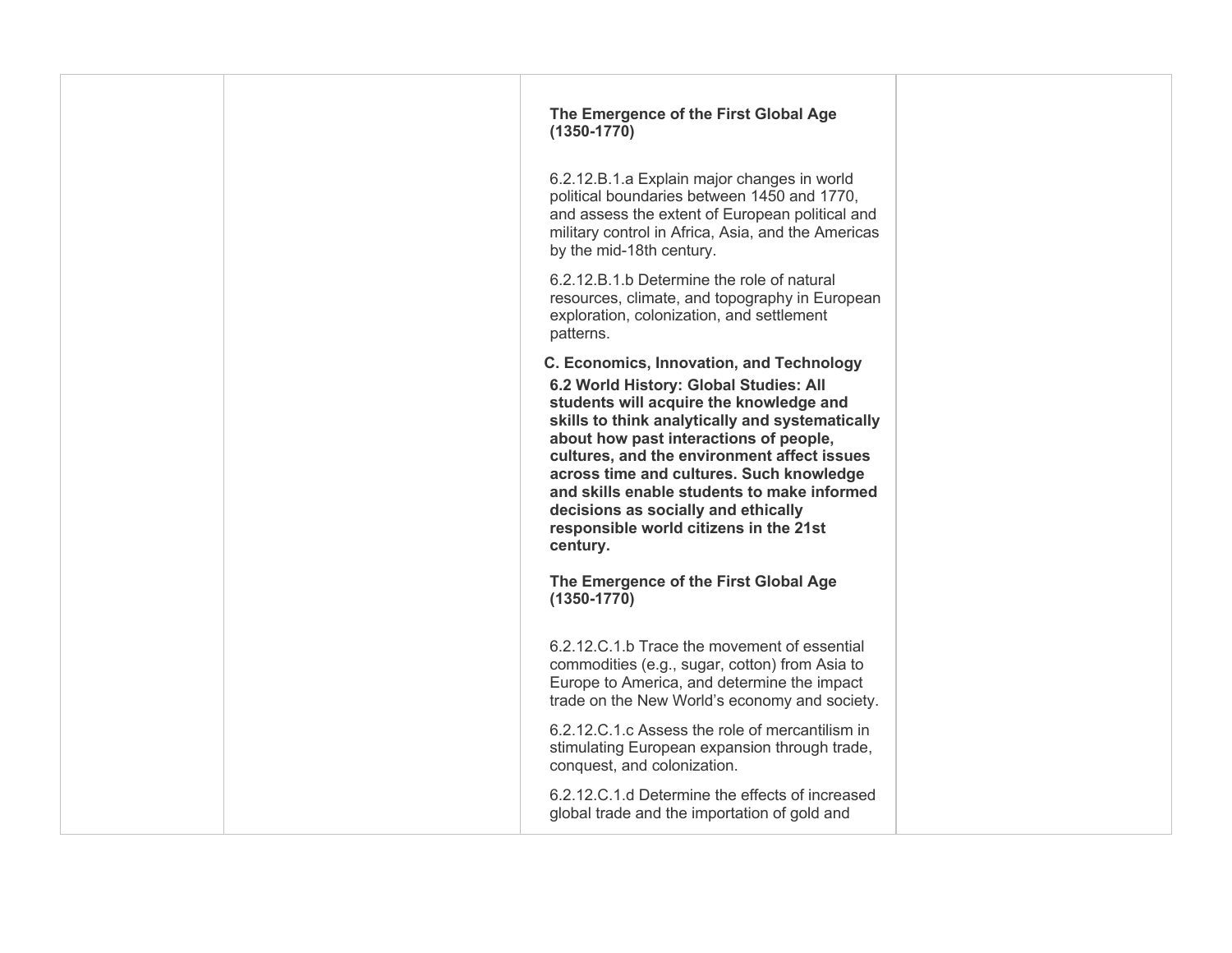| silver from the New World on inflation in Europe,<br>Southwest Asia, and Africa.<br>6.2.12.C.1.e Determine the extent to which<br>various technologies, (e.g., printing, the marine<br>compass, cannonry, Arabic numerals) derived<br>from Europe's interactions with Islam and Asia<br>provided the necessary tools for European<br>exploration and conquest.                                                                                                 |  |
|----------------------------------------------------------------------------------------------------------------------------------------------------------------------------------------------------------------------------------------------------------------------------------------------------------------------------------------------------------------------------------------------------------------------------------------------------------------|--|
| D. History, Culture, and Perspectives<br>6.2 World History: Global Studies: All<br>students will acquire the knowledge and<br>skills to think analytically and systematically<br>about how past interactions of people,<br>cultures, and the environment affect issues<br>across time and cultures. Such knowledge<br>and skills enable students to make informed<br>decisions as socially and ethically<br>responsible world citizens in the 21st<br>century. |  |
| The Emergence of the First Global Age<br>$(1350 - 1770)$<br>6.2.12.D.1.a Assess the political, social, and<br>economic impact of the Columbian Exchange                                                                                                                                                                                                                                                                                                        |  |
| (e.g., plants, animals, ideas, pathogens) on<br>Europeans and Native Americans.<br>6.2.12.D.1.b Compare slavery practices and<br>other forms of coerced labor or social bondage<br>common in East Africa, West Africa, Southwest<br>Asia, Europe, and the Americas.                                                                                                                                                                                            |  |
| 6.2.12.D.1.c Analyze various motivations for the<br>Atlantic slave trade and the impact on<br>Europeans, Africans, and Americans.                                                                                                                                                                                                                                                                                                                              |  |
| 6.2.12.D.1.d Explain how the new social<br>stratification created by voluntary and coerced<br>interactions among Native Americans, Africans,                                                                                                                                                                                                                                                                                                                   |  |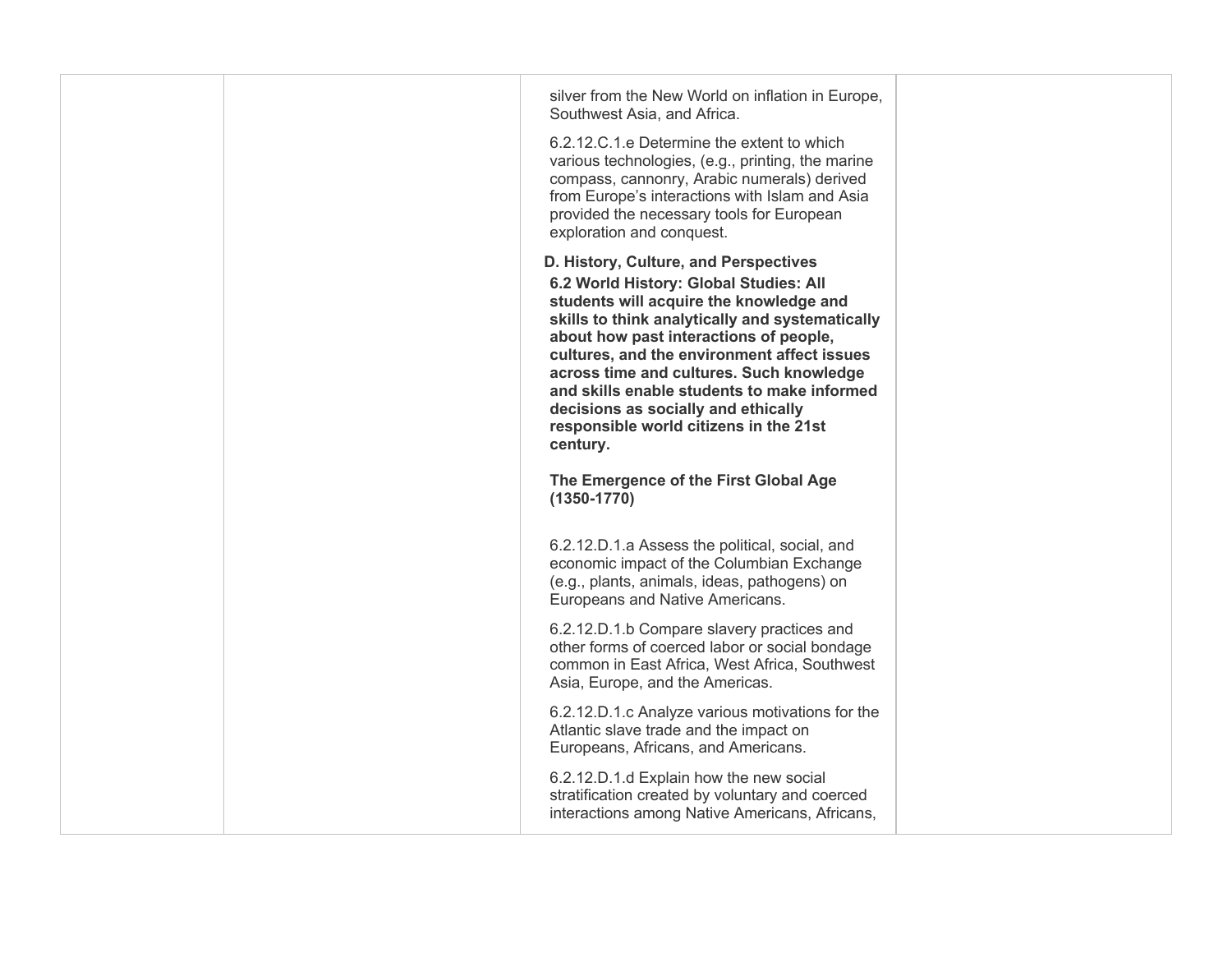|                                |                                                                             | and Europeans in Spanish colonies laid the<br>foundation for conflict.<br>6.2.12.D.1.e Assess the impact of economic,<br>political, and social policies and practices<br>regarding African slaves, indigenous peoples,<br>and Europeans in the Spanish and Portuguese<br>colonies.<br>6.2.12.D.1.f Analyze the political, cultural, and<br>moral role of Catholic and Protestant Christianity<br>in the European colonies.<br>NJ: 2014 SLS: Technology<br>NJ: Grades 9-12<br><b>8.1 Educational Technology</b><br><b>B. Creativity and Innovation: Students</b><br>demonstrate creative thinking, construct<br>knowledge and develop innovative products<br>and process using technology.<br>8.1.12.B.2 Apply previous content knowledge by<br>creating and piloting a digital learning game or<br>tutorial. |                                                                       |
|--------------------------------|-----------------------------------------------------------------------------|--------------------------------------------------------------------------------------------------------------------------------------------------------------------------------------------------------------------------------------------------------------------------------------------------------------------------------------------------------------------------------------------------------------------------------------------------------------------------------------------------------------------------------------------------------------------------------------------------------------------------------------------------------------------------------------------------------------------------------------------------------------------------------------------------------------|-----------------------------------------------------------------------|
|                                |                                                                             | D. Digital Citizenship: Students understand<br>human, cultural, and societal issues related<br>to technology and practice legal and ethical<br>behavior.                                                                                                                                                                                                                                                                                                                                                                                                                                                                                                                                                                                                                                                     |                                                                       |
|                                |                                                                             | 8.1.12.D.4 Research and understand the<br>positive and negative impact of one's digital<br>footprint.                                                                                                                                                                                                                                                                                                                                                                                                                                                                                                                                                                                                                                                                                                        |                                                                       |
|                                |                                                                             | Copyright © State of New Jersey, 1996 - 2016.<br><b>Interdisciplinary Standards The Emergence of the</b><br>First Global Age .pdf                                                                                                                                                                                                                                                                                                                                                                                                                                                                                                                                                                                                                                                                            |                                                                       |
| Renaissance<br>and Reformation | 3.10Students will be able to identify the<br>causes and consequences of the | NJ: 2016 SLS: Literacy in History, Social<br><b>Studies, Science, &amp; Technical Subjects 6-12</b><br>NJ: Grades 9-10<br><b>Reading: History/Social Studies</b>                                                                                                                                                                                                                                                                                                                                                                                                                                                                                                                                                                                                                                             | Core: Core: Adler, Philip J. World<br>Civilizations. Wadsworth, 2003. |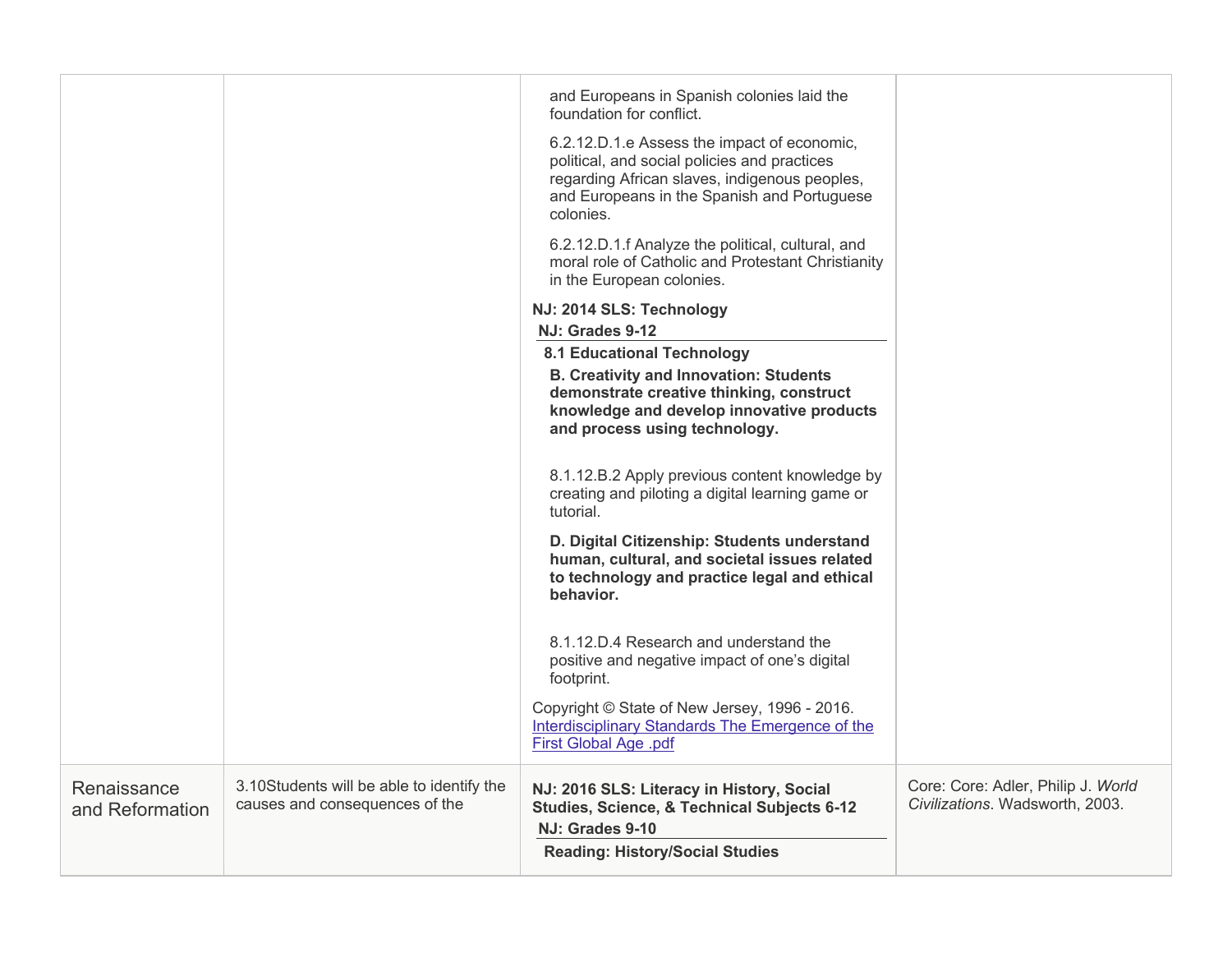| Europe.                                                                                                                      | purpose shapes the content and style of a<br>text.                                                                                                                                                                | Supplemental: Farah, Mounir, and                                                                               |
|------------------------------------------------------------------------------------------------------------------------------|-------------------------------------------------------------------------------------------------------------------------------------------------------------------------------------------------------------------|----------------------------------------------------------------------------------------------------------------|
| 3.11 Students will examine those<br>elements of Islamic and Eastern<br>civilization that led to the European<br>Renaissance. | RH.9-10.6. Compare the point of view of two or<br>more authors in regards to how they treat the<br>same or similar topics, including which details<br>they include and emphasize in their respective<br>accounts. | Andrea Berens, Karls, World<br>History: the Human Experience: the<br>Modern Era. Glencoe/McGraw-Hill,<br>2001. |
|                                                                                                                              | NJ: 2014 SLS: Social Studies                                                                                                                                                                                      |                                                                                                                |
|                                                                                                                              | NJ: Grades 9-12                                                                                                                                                                                                   | Videos including "Martin Luther:                                                                               |
|                                                                                                                              | A. Civics, Government, and Human Rights                                                                                                                                                                           | Driven to Defiance" and various<br>youtube video clips                                                         |
| 3.12 Students will be able to identify<br>the major changes in European politics                                             | Renaissance, Reformation, Scientific<br>Revolution, and Enlightenment (1350-1700)                                                                                                                                 |                                                                                                                |
| and government in the wake of the                                                                                            |                                                                                                                                                                                                                   | Edpuzzles                                                                                                      |
| plague.                                                                                                                      | 6.2.12.A.2.b Determine the reasons for, and the                                                                                                                                                                   |                                                                                                                |
|                                                                                                                              | consequences of, the rise of powerful,                                                                                                                                                                            | Worksheets from the Center for<br>learning                                                                     |
|                                                                                                                              | centralized nation states in Europe (i.e., the                                                                                                                                                                    |                                                                                                                |
| 3.13 Students will examine the                                                                                               | French absolute monarchy and the English<br>limited monarchy).                                                                                                                                                    | Venn Diagrams                                                                                                  |
| economic conditions that led to the<br>dominance of the Italian City-states                                                  | B. Geography, People, and the Environment                                                                                                                                                                         |                                                                                                                |
| and Hanseatic League in 14th and 15th                                                                                        | Renaissance, Reformation, Scientific                                                                                                                                                                              | Posters                                                                                                        |
| century European trade.                                                                                                      | Revolution, and Enlightenment (1350-1700)                                                                                                                                                                         | Maps                                                                                                           |
|                                                                                                                              |                                                                                                                                                                                                                   |                                                                                                                |
|                                                                                                                              | 6.2.12.B.2.a Relate the division of European                                                                                                                                                                      | <b>Atlas Pages</b>                                                                                             |
| 3.10Students will be able to identify the                                                                                    | regions during this time period into those that<br>remained Catholic and those that became                                                                                                                        |                                                                                                                |
| causes and consequences of the                                                                                               | Protestant to the practice of religion in the New                                                                                                                                                                 |                                                                                                                |
| European Reformations.                                                                                                       | World.                                                                                                                                                                                                            |                                                                                                                |
|                                                                                                                              | D. History, Culture, and Perspectives                                                                                                                                                                             |                                                                                                                |
|                                                                                                                              | Renaissance, Reformation, Scientific                                                                                                                                                                              |                                                                                                                |
| 3.11 Students will be able to explain<br>the effect of the Reformations on the                                               | Revolution, and Enlightenment (1350-1700)                                                                                                                                                                         |                                                                                                                |
| breakdown of Christendom.                                                                                                    | 6.2.12.D.2.a Determine the factors that led to                                                                                                                                                                    |                                                                                                                |
|                                                                                                                              | the Renaissance, the significance of the location                                                                                                                                                                 |                                                                                                                |
|                                                                                                                              | of the Italian city-states as the center of the                                                                                                                                                                   |                                                                                                                |
|                                                                                                                              | Renaissance, and the impact on the arts.                                                                                                                                                                          |                                                                                                                |
|                                                                                                                              |                                                                                                                                                                                                                   |                                                                                                                |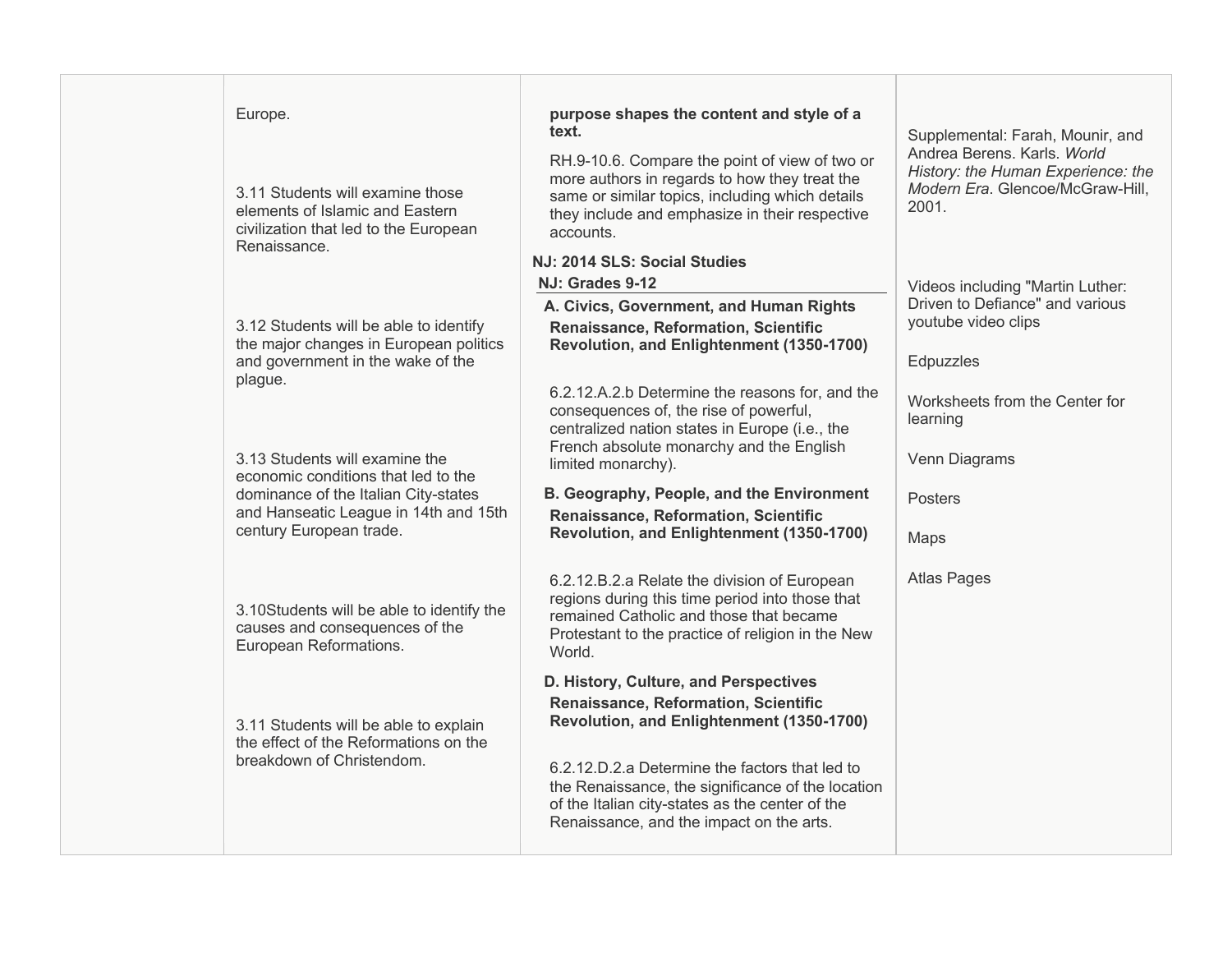| Scientific<br>Revolution and<br>Enlightenment | 3.10Students will be able to identify the<br>interconnections between absolutism,<br>economics, and religion. | <b>NJSLS-S: Disciplinary Core Ideas</b><br><b>NJSLS-S: 9-12</b><br>PS2: Motion and Stability: Forces and<br><b>Interactions</b><br><b>PS2.A: Forces and Motion</b> | Core: Core: Adler, Philip J. World<br>Civilizations. Wadsworth, 2003. |
|-----------------------------------------------|---------------------------------------------------------------------------------------------------------------|--------------------------------------------------------------------------------------------------------------------------------------------------------------------|-----------------------------------------------------------------------|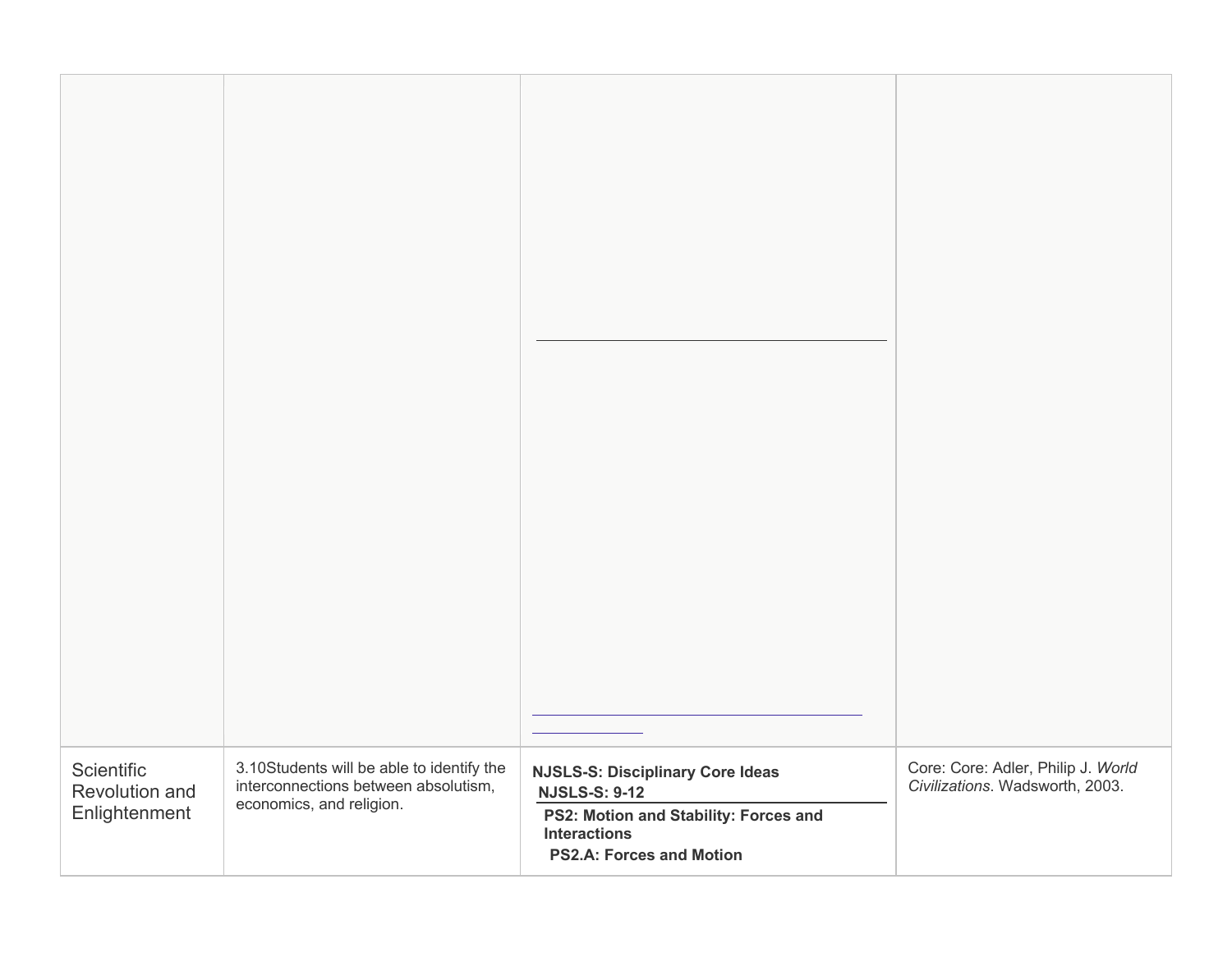|  | 3.11Students will be able to understand<br>European systems of government<br>before and after the French Revolution.                                                 | Newton's second law accurately predicts<br>changes in the motion of macroscopic objects.<br>$(HS-PS2-1)$<br>NJ: 2014 SLS: Social Studies<br>NJ: Grades 9-12                                                            | Supplemental: Farah, Mounir, and<br>Andrea Berens, Karls, World<br>History: the Human Experience: the<br>Modern Era. Glencoe/McGraw-Hill,<br>2001. |
|--|----------------------------------------------------------------------------------------------------------------------------------------------------------------------|------------------------------------------------------------------------------------------------------------------------------------------------------------------------------------------------------------------------|----------------------------------------------------------------------------------------------------------------------------------------------------|
|  | 3.12 Students will be able to analyze<br>the causes and impacts of the English<br>Civil War and Glorious Revolution.                                                 | A. Civics, Government, and Human Rights<br>Renaissance, Reformation, Scientific<br>Revolution, and Enlightenment (1350-1700)                                                                                           | Videos including "Isaac Newton"<br>and various youtube video clips                                                                                 |
|  | 3.13 Students will be able to trace the<br>development of constitutional and                                                                                         | 6.2.12.A.2.a Compare the principal ideas of the<br>Enlightenment in Europe (e.g., political, social,<br>gender, education) with similar ideas in Asia and<br>the Muslim empires of the Middle East and<br>North Africa | Edpuzzles<br>Worksheets from the Center for<br>learning                                                                                            |
|  | democratic institutions in the English-<br>speaking world.                                                                                                           | 6.2.12.A.2.b Determine the reasons for, and the<br>consequences of, the rise of powerful,<br>centralized nation states in Europe (i.e., the<br>French absolute monarchy and the English<br>limited monarchy).          | Venn Diagrams<br><b>Posters</b><br>Maps                                                                                                            |
|  | 3.14 Students will be able to compare<br>and contrast the major works and<br>concepts of John Locke, Thomas<br>Hobbes, Montesquieu, Voltaire,<br>Rousseau, and Kant. | C. Economics, Innovation, and Technology<br>Renaissance, Reformation, Scientific<br>Revolution, and Enlightenment (1350-1700)                                                                                          | <b>Atlas Pages</b>                                                                                                                                 |
|  |                                                                                                                                                                      | 6.2.12.C.2.a Relate the development of more<br>modern banking and financial systems to<br>European economic influence in the world.                                                                                    |                                                                                                                                                    |
|  | 3.15 Students will examine the forces<br>of secularism and toleration in<br>Enlightenment thought.                                                                   | D. History, Culture, and Perspectives<br>Renaissance, Reformation, Scientific<br>Revolution, and Enlightenment (1350-1700)                                                                                             |                                                                                                                                                    |
|  | 3.16Students will be able to identify the<br>causes and consequences of the<br>advancements in science and<br>enlightened thought in the early                       | 6.2.12.D.2.d Analyze the impact of new<br>intellectual, philosophical, and scientific ideas on<br>how humans viewed themselves and how they<br>viewed their physical and spiritual worlds.                             |                                                                                                                                                    |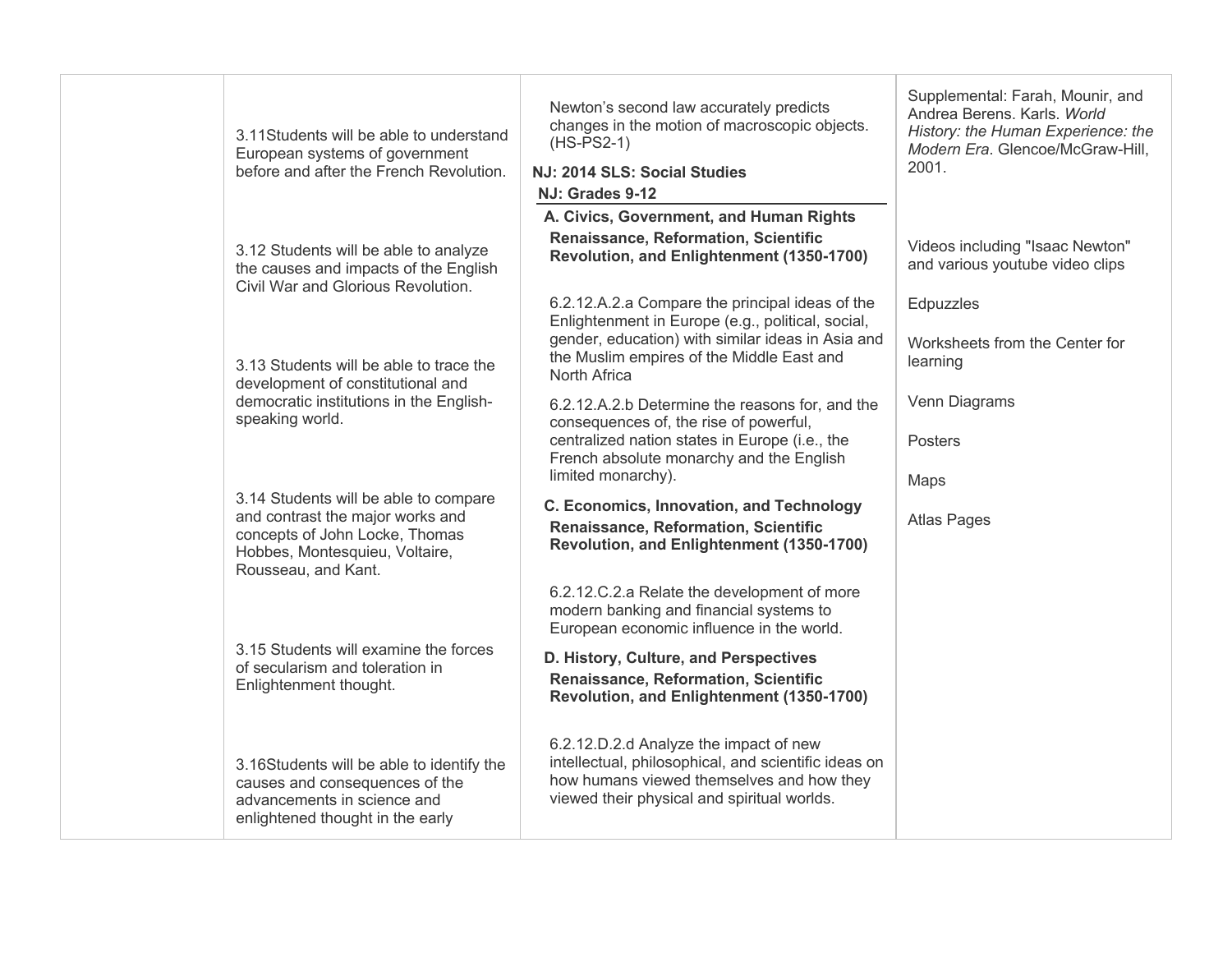|                                           | modern era and its impact on political,<br>social, and religious institutions.<br>3.17 Students will assess the impact of<br>Enlightenment ideas on women and<br>the treatment of non-Europeans.                                                                                                                                                                          | 6.2.12.D.2.e Assess the impact of the printing<br>press and other technologies developed on the<br>dissemination of ideas.<br>NJ: 2014 SLS: Technology<br>NJ: Grades 9-12<br>8.2 Technology Education, Engineering,<br><b>Design, and Computational Thinking</b><br>D. Abilities for a Technological World: The<br>designed world is the product of a design<br>process that provides the means to convert<br>resources into products and systems.<br>8.2.12.D.4 Assess the impacts of emerging<br>technologies on developing countries.<br>© Copyright 2013 Achieve, Inc. All rights reserved.<br>Access the interactive version of the NGSS here<br><b>Interdisciplinary Standards for Scientific Revolution</b><br>and the Enlightenment.pdf   |                                                                                                                                                                                                                                                                                                                             |
|-------------------------------------------|---------------------------------------------------------------------------------------------------------------------------------------------------------------------------------------------------------------------------------------------------------------------------------------------------------------------------------------------------------------------------|---------------------------------------------------------------------------------------------------------------------------------------------------------------------------------------------------------------------------------------------------------------------------------------------------------------------------------------------------------------------------------------------------------------------------------------------------------------------------------------------------------------------------------------------------------------------------------------------------------------------------------------------------------------------------------------------------------------------------------------------------|-----------------------------------------------------------------------------------------------------------------------------------------------------------------------------------------------------------------------------------------------------------------------------------------------------------------------------|
| Age of<br><b>Revolutions</b><br>1750-1914 | 3.18 Students will be able to identify<br>the major causes of the French<br>Revolution. (6.3.12.E.1)<br>3.19 Students will be able to identify<br>the emergence of political activity in<br>French society. (6.3.12.E.1)<br>3.20 Students will be able to discuss<br>the impact of Napoleon's conquests on<br>European politics and sense of<br>nationalism. (6.3.12.E.1) | NJ: 2016 SLS: English Language Arts<br>NJ: Grades 9-10<br><b>Reading: Literature</b><br>NJSLSA.R9 Analyze and reflect on how two<br>or more texts address similar themes or<br>topics in order to build knowledge or to<br>compare the approaches the authors take.<br>RL.9-10.9. Analyze and reflect on (e.g. practical<br>knowledge, historical/cultural context, and<br>background knowledge) how an author draws<br>on and transforms source material in a specific<br>work (e.g., how Shakespeare treats a theme or<br>topic from mythology or the Bible or how a later<br>author draws on a play by Shakespeare).<br>NJ: 2016 SLS: Literacy in History, Social<br>Studies, Science, & Technical Subjects 6-12<br>NJ: Grades 9-10<br>Writing | Core: Core: Adler, Philip J. World<br>Civilizations. Wadsworth, 2003.<br>Supplemental: Farah, Mounir, and<br>Andrea Berens. Karls. World<br>History: The Human Experience:<br>The Modern Era. Glencoe/McGraw-<br>Hill, 2001.<br>Videos including "The French<br>Revolution" and various youtube<br>video clips<br>Edpuzzles |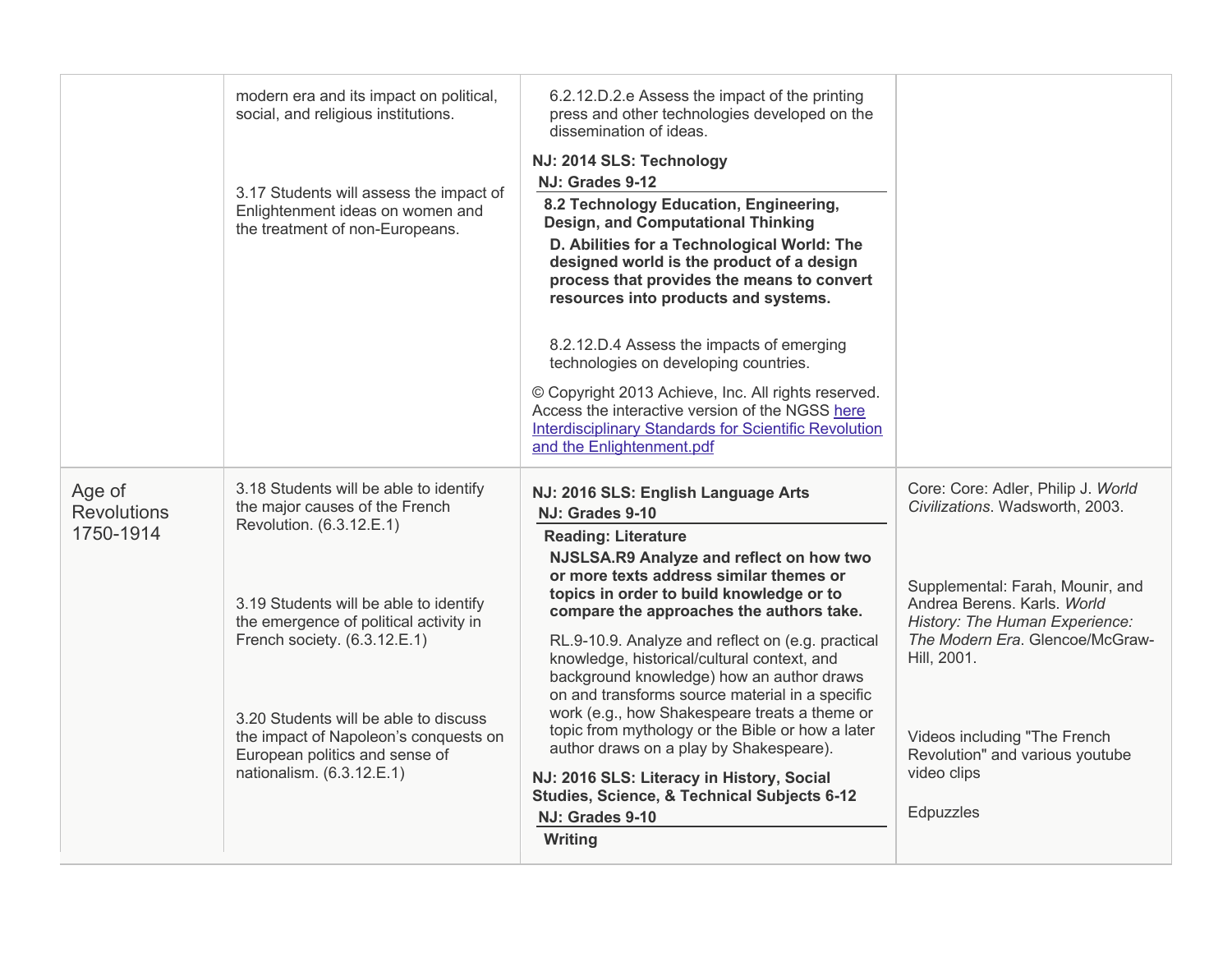| this era, and evaluate the impact of these<br>actions on their relations.                                                                                                                                    |  |
|--------------------------------------------------------------------------------------------------------------------------------------------------------------------------------------------------------------|--|
| B. Geography, People, and the Environment<br>Age of Revolutions (1750-1914)                                                                                                                                  |  |
| 6.2.12.B.3.a Assess the impact of imperialism<br>by comparing and contrasting the political<br>boundaries of the world in 1815 and 1914.                                                                     |  |
| 6.2.12.B.3.b Relate the role of geography to the<br>spread of independence movements in Latin<br>America.                                                                                                    |  |
| C. Economics, Innovation, and Technology<br>Age of Revolutions (1750-1914)                                                                                                                                   |  |
| 6.2.12.C.3.b Analyze interrelationships among<br>the Industrial Revolution, nationalism,<br>competition for global markets, imperialism, and<br>natural resources.                                           |  |
| 6.2.12.C.3.c Compare the characteristics of<br>capitalism, communism, and socialism to<br>determine why each system emerged in<br>different world regions.                                                   |  |
| 6.2.12.C.3.d Determine how, and the extent to<br>which, scientific and technological changes,<br>transportation, and new forms of energy brought<br>about massive social, economic, and cultural<br>changes. |  |
| D. History, Culture, and Perspectives<br>Age of Revolutions (1750-1914)                                                                                                                                      |  |
| 6.2.12.D.3.b Explain how industrialization and<br>urbanization affected class structure, family life,<br>the daily lives of men, women, and children, and<br>the environment.                                |  |
| 6.2.12.D.3.d Analyze the extent to which racism<br>was both a cause and consequence of                                                                                                                       |  |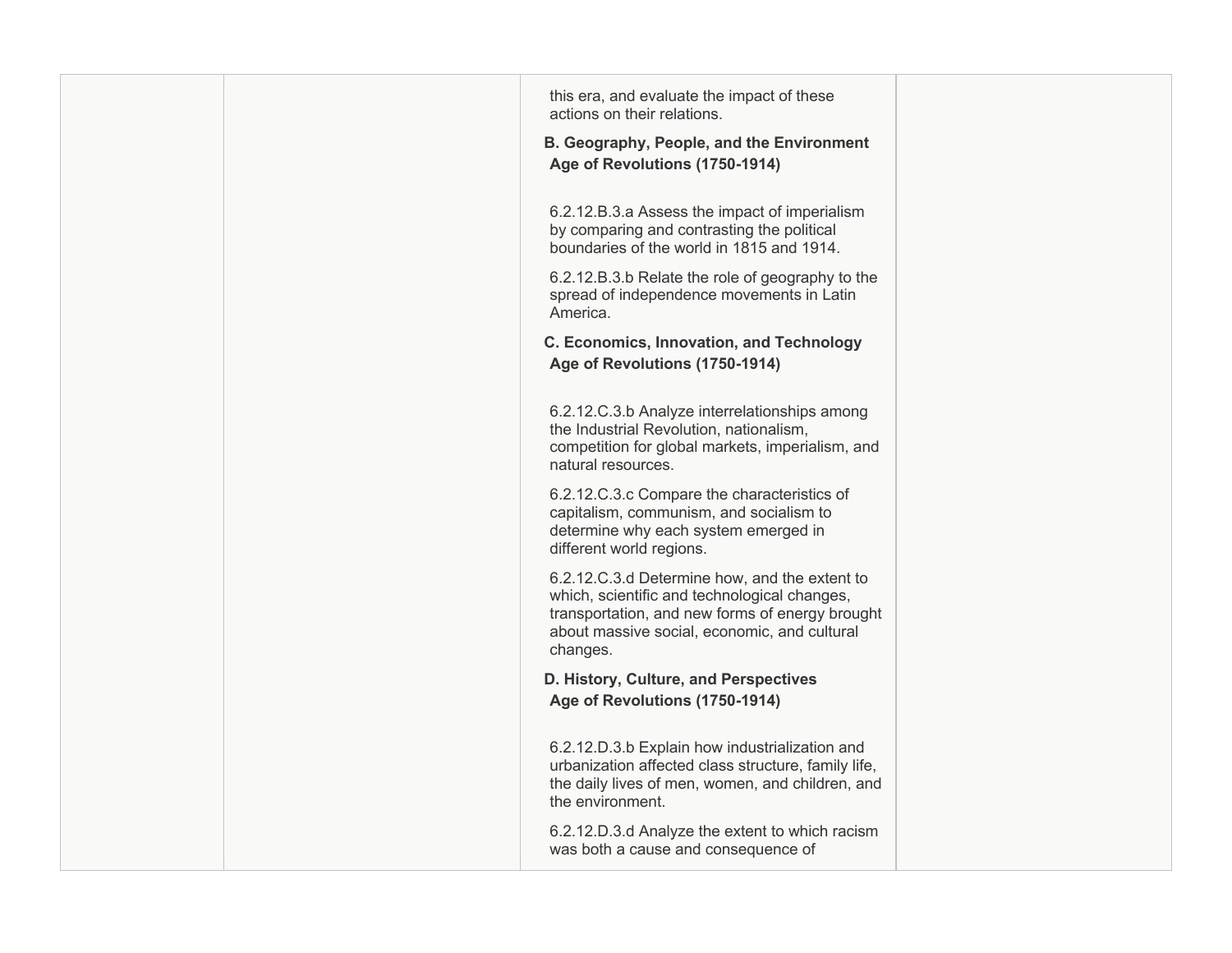|                                                           |                                                                                                                                                                                                                                                                 | imperialism, and evaluate the impact of<br>imperialism from multiple perspectives.<br>6.2.12.D.3.e Analyze the impact of the policies<br>of different European colonizers on indigenous<br>societies, and explain the responses of these<br>societies to imperialistic rule.<br>NJ: 2014 SLS: Technology<br>NJ: Grades 9-12<br>8.2 Technology Education, Engineering,<br><b>Design, and Computational Thinking</b><br>C. Design: The design process is a<br>systematic approach to solving problems.<br>8.2.12.C.2 Analyze a product and how it has<br>changed or might change over time to meet<br>human needs and wants.<br>Copyright © State of New Jersey, 1996 - 2016.<br>Interdisciplinary Standards for the Age of<br>Revolutions.pdf |                                                                                                                                                                                                                                                                                                                |
|-----------------------------------------------------------|-----------------------------------------------------------------------------------------------------------------------------------------------------------------------------------------------------------------------------------------------------------------|----------------------------------------------------------------------------------------------------------------------------------------------------------------------------------------------------------------------------------------------------------------------------------------------------------------------------------------------------------------------------------------------------------------------------------------------------------------------------------------------------------------------------------------------------------------------------------------------------------------------------------------------------------------------------------------------------------------------------------------------|----------------------------------------------------------------------------------------------------------------------------------------------------------------------------------------------------------------------------------------------------------------------------------------------------------------|
| A Half-Century<br>of Crisis and<br>Achievement<br>1900-45 | 4.3 Students will be able to compare<br>and contrast the "Old" and "New"<br>Imperialism. (6.3.12.E.1,<br>6.3.12.E.6<br>4.4 Students will be able to analyze the<br>effects of European imperialism in<br>Africa and South/East Asia (6.3.12.E.3,<br>6.3.12.F.1) | NJ: 2016 SLS: Literacy in History, Social<br>Studies, Science, & Technical Subjects 6-12<br>NJ: Grades 9-10<br><b>Reading: History/Social Studies</b><br>Integration of Knowledge and Ideas<br>NJSLSA.R7 Integrate and evaluate content<br>presented in diverse formats and media,<br>including visually and quantitatively, as well<br>as in words.<br>RH.9-10.7. Integrate quantitative or technical<br>analysis (e.g., charts, research data) with<br>qualitative analysis in print or digital text, to<br>analyze information presented via different<br>mediums.<br>NJ: 2016 SLS: Mathematics<br>NJ: HS: Algebra<br><b>Mathematical Practice</b>                                                                                        | Core: Core: Adler, Philip J. World<br>Civilizations. Wadsworth, 2003.<br>Supplemental: Farah, Mounir, and<br>Andrea Berens. Karls. World<br>History: The Human Experience:<br>The Modern Era. Glencoe/McGraw-<br>Hill, 2001.<br>Videos including "The Century" and<br>various youtube video clips<br>Edpuzzles |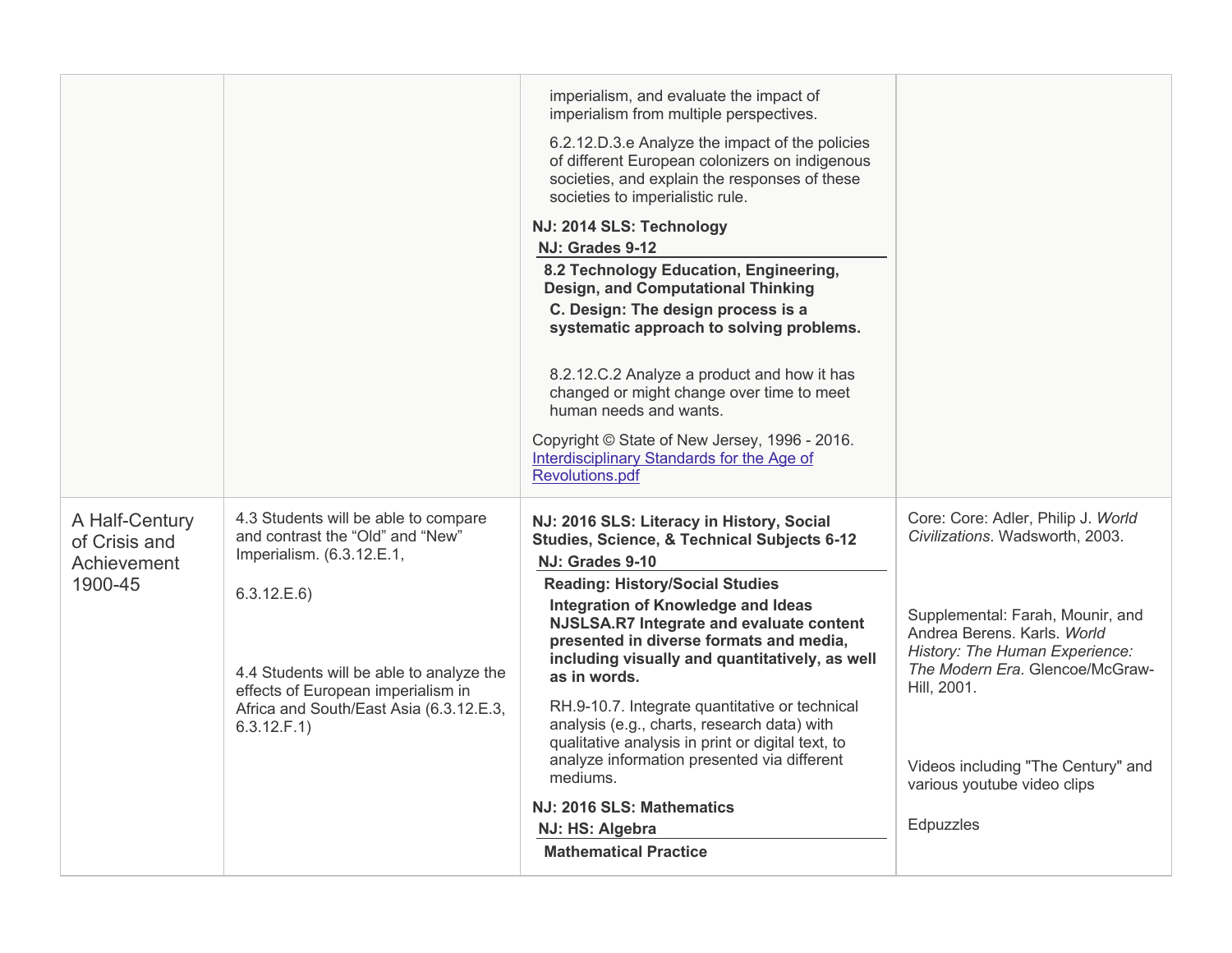| 4.5 Students will analyze the reform<br>movements in late 19th and early 20th<br>century Russia. (6.3.12.E.7)                                                                                                                     | <b>MP. The Standards for Mathematical Practice</b><br>describe varieties of expertise that<br>mathematics educators at all levels should<br>seek to develop in their students.                                                                                                    | Worksheets from the Center for<br>learning<br>Venn Diagrams |
|-----------------------------------------------------------------------------------------------------------------------------------------------------------------------------------------------------------------------------------|-----------------------------------------------------------------------------------------------------------------------------------------------------------------------------------------------------------------------------------------------------------------------------------|-------------------------------------------------------------|
| 4.6 Student will analyze the cultural<br>and philosophical changes that take<br>place in 19th- century Europe with<br>specific attention to the emergence of<br>these ideas as they relate to industrial<br>society. (6.3.12.E.2) | MP.4. Model with mathematics.<br>NJ: 2014 SLS: Social Studies<br>NJ: Grades 9-12<br>A. Civics, Government, and Human Rights<br>The Great Depression and World War II<br>$(1929 - 1945)$                                                                                           | <b>Posters</b><br>Maps<br><b>Atlas Pages</b>                |
| 5.1 Students will examine the causes<br>and effects of World War I. (6.3.12.F.1)                                                                                                                                                  | 6.1.12.A.11.e Assess the responses of the<br>United States and other nations to the violation<br>of human rights that occurred during the<br>Holocaust and other genocides.                                                                                                       |                                                             |
| 5.2 Students will trace the development<br>of new technologies in warfare.<br>(6.3.12.F.1)                                                                                                                                        | A Half-Century of Crisis and Achievement<br>$(1900-1945)$<br>6.2.12.A.4.a Explain the differences between<br>socialism, communism, and fascism and explain<br>the reasons for their spread in Europe and Asia.                                                                    |                                                             |
| 5.3 Students will be able to examine<br>the causes and effects of the 1917<br>Revolution on Russian society.<br>(6.3.12.F.1)                                                                                                      | 6.2.12.A.4.b Compare the rise of nationalism in<br>China, Turkey, and India.<br>6.2.12.A.4.c Analyze the motivations, causes,<br>and consequences of the genocides of<br>Armenians, Roma (gypsies), and Jews, as well<br>as the mass exterminations of Ukrainians and<br>Chinese. |                                                             |
| 5.4 Students will be able to compare<br>and contrast the dynamics at work in<br>the Armenian Genocide and the<br>Holocaust of European Jewry.<br>(6.3.12.F.2)                                                                     | 6.2.12.A.4.d Assess government responses to<br>incidents of ethnic cleansing and genocide.<br>B. Geography, People, and the Environment<br>A Half-Century of Crisis and Achievement<br>$(1900 - 1945)$                                                                            |                                                             |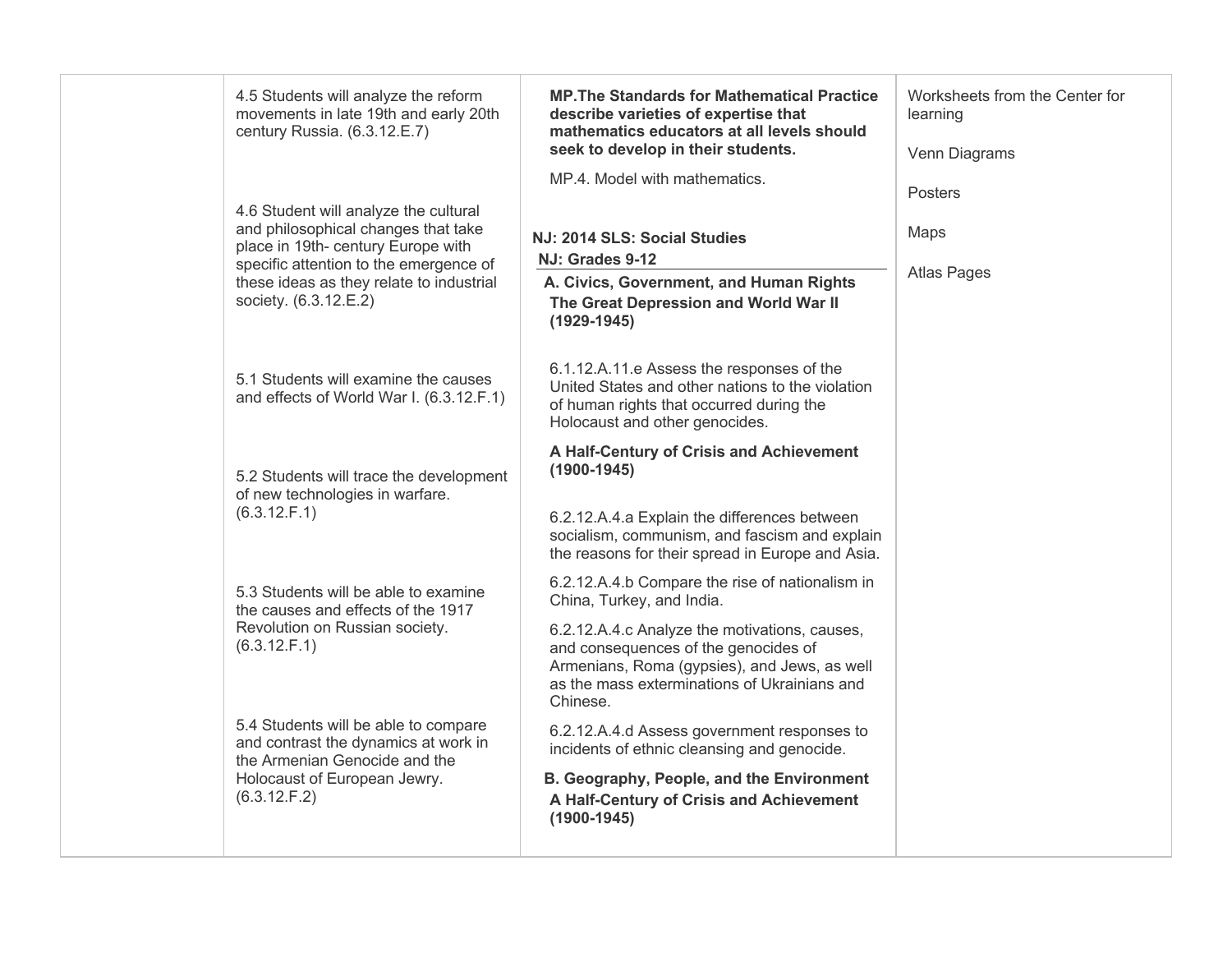| 5.5 Students will be able examine the<br>consequences of World War I and<br>World War II on European Empires.<br>(6.3.12.F.2)                                                 | 6.2.12.B.4.a Determine the geographic impact of<br>World War I by comparing and contrasting the<br>political boundaries of the world in 1914 and<br>1939.<br>6.2.12.B.4.b Determine how geography<br>impacted military strategies and major turning<br>points during World War II. |                                                                                        |
|-------------------------------------------------------------------------------------------------------------------------------------------------------------------------------|------------------------------------------------------------------------------------------------------------------------------------------------------------------------------------------------------------------------------------------------------------------------------------|----------------------------------------------------------------------------------------|
| 5.1 Students will examine the causes<br>and effects of World War I.                                                                                                           | 6.2.12.B.4.c Explain how the disintegration of<br>the Ottoman empire and the mandate system<br>led to the creation of new nations in the Middle<br>East.                                                                                                                           |                                                                                        |
| 5.2 Students will examine the meaning<br>of 'national self-determination' and the<br>degree to which national groups<br>achieved this over the course of the<br>20th century. | 6.2.12.B.4.d Explain the intended and<br>unintended consequences of new national<br>boundaries established by the treaties that<br>ended World War II.<br>C. Economics, Innovation, and Technology<br>A Half-Century of Crisis and Achievement<br>$(1900-1945)$                    |                                                                                        |
| 5.3 Students will trace the development<br>and use of new technologies in<br>communication, political action, and<br>warfare.                                                 | 6.2.12.C.4.a Analyze government responses to<br>the Great Depression and their consequences,<br>including the growth of fascist, socialist, and<br>communist movements and the effects on<br>capitalist economic theory and practice.                                              |                                                                                        |
| 5.4 Students will compare and contrast<br>the League of Nations and the United<br>Nations, assessing the strengths and<br>weaknesses of each.                                 | 6.2.12.C.4.b Compare and contrast World Wars<br>I and II in terms of technological innovations<br>(i.e., industrial production, scientific research,<br>war tactics) and social impact (i.e., national<br>mobilization, loss of life, and destruction of<br>property).             |                                                                                        |
| 5.5 Students will be able to examine<br>the causes and effects of the 1917<br>Revolution on Russian society and                                                               | 6.2.12.C.4.c Assess the short- and long-term<br>demographic, social, economic, and<br>environmental consequences of the violence<br>and destruction of the two World Wars.<br>6.2.12.C.4.d Analyze the ways in which new                                                           |                                                                                        |
|                                                                                                                                                                               | compare this to the Chinese and                                                                                                                                                                                                                                                    | forms of communication, transportation, and<br>weaponry affected relationships between |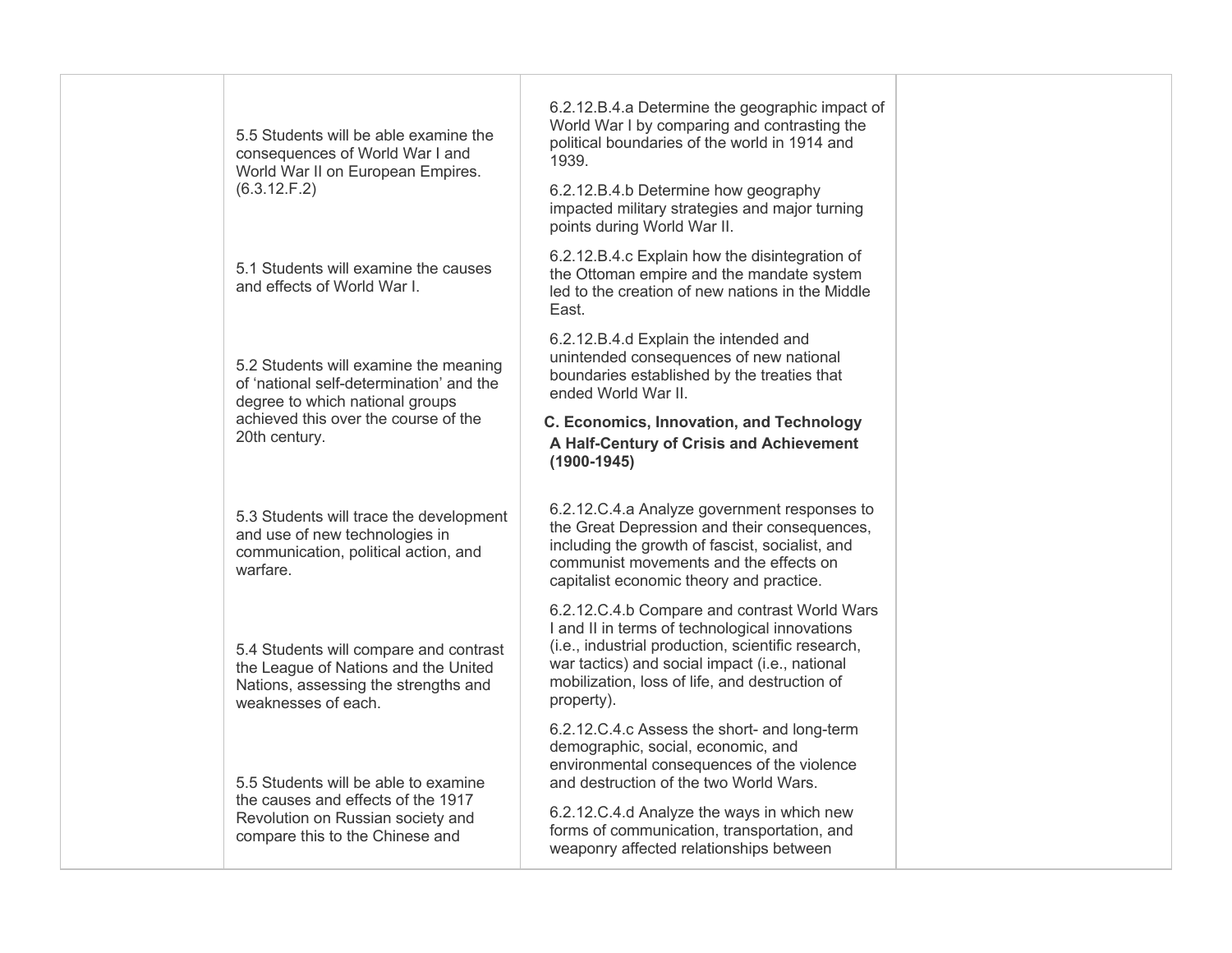| Cuban revolutions of the later 20th                                                                                                           | governments and their citizens and bolstered                                                                                                                                                                             |  |
|-----------------------------------------------------------------------------------------------------------------------------------------------|--------------------------------------------------------------------------------------------------------------------------------------------------------------------------------------------------------------------------|--|
| century.                                                                                                                                      | the power of new authoritarian regimes during<br>this period.                                                                                                                                                            |  |
| 5.6 Students will examine the causes<br>of the Great Depression, and the<br>corresponding governmental                                        | D. History, Culture, and Perspectives<br>The Great Depression and World War II<br>$(1929 - 1945)$                                                                                                                        |  |
| responses (democratic and<br>authoritarian).                                                                                                  | 6.1.12.D.11.d Compare the varying perspectives<br>of victims, survivors, bystanders, rescuers, and<br>perpetrators during the Holocaust.                                                                                 |  |
|                                                                                                                                               | Age of Revolutions (1750-1914)                                                                                                                                                                                           |  |
| 5.7 Students will be able to compare<br>and contrast the dynamics at work in<br>the Armenian Genocide and the<br>Holocaust of European Jewry. | 6.2.12.D.3.a Explain how individuals and groups<br>promoted revolutionary actions and brought<br>about change during this time period.                                                                                   |  |
| 5.8 Students will examine the role of                                                                                                         | 6.2.12.D.3.b Explain how industrialization and<br>urbanization affected class structure, family life,<br>the daily lives of men, women, and children, and<br>the environment.                                            |  |
| the individual and society as it relates<br>to popular movements, governmental<br>actions, warfare, and genocide.                             | 6.2.12.D.3.c Compare and contrast China's and<br>Japan's views of and responses to imperialism,<br>and determine the effects of imperialism on the<br>development and prosperity of each country in<br>the 20th century. |  |
| 5.9 Students will be able examine the<br>consequences of World War I and<br>World War II on European Empires.                                 | 6.2.12.D.3.d Analyze the extent to which racism<br>was both a cause and consequence of<br>imperialism, and evaluate the impact of<br>imperialism from multiple perspectives.                                             |  |
| 5.10 Students will be able to compare<br>and contrast the rise of totalitarian<br>dictatorships in Europe and Asia from                       | 6.2.12.D.3.e Analyze the impact of the policies<br>of different European colonizers on indigenous<br>societies, and explain the responses of these<br>societies to imperialistic rule.                                   |  |
| 1920-1950.                                                                                                                                    | NJ: 2014 SLS: Technology<br>NJ: Grades 9-12                                                                                                                                                                              |  |
|                                                                                                                                               | 8.2 Technology Education, Engineering,<br><b>Design, and Computational Thinking</b>                                                                                                                                      |  |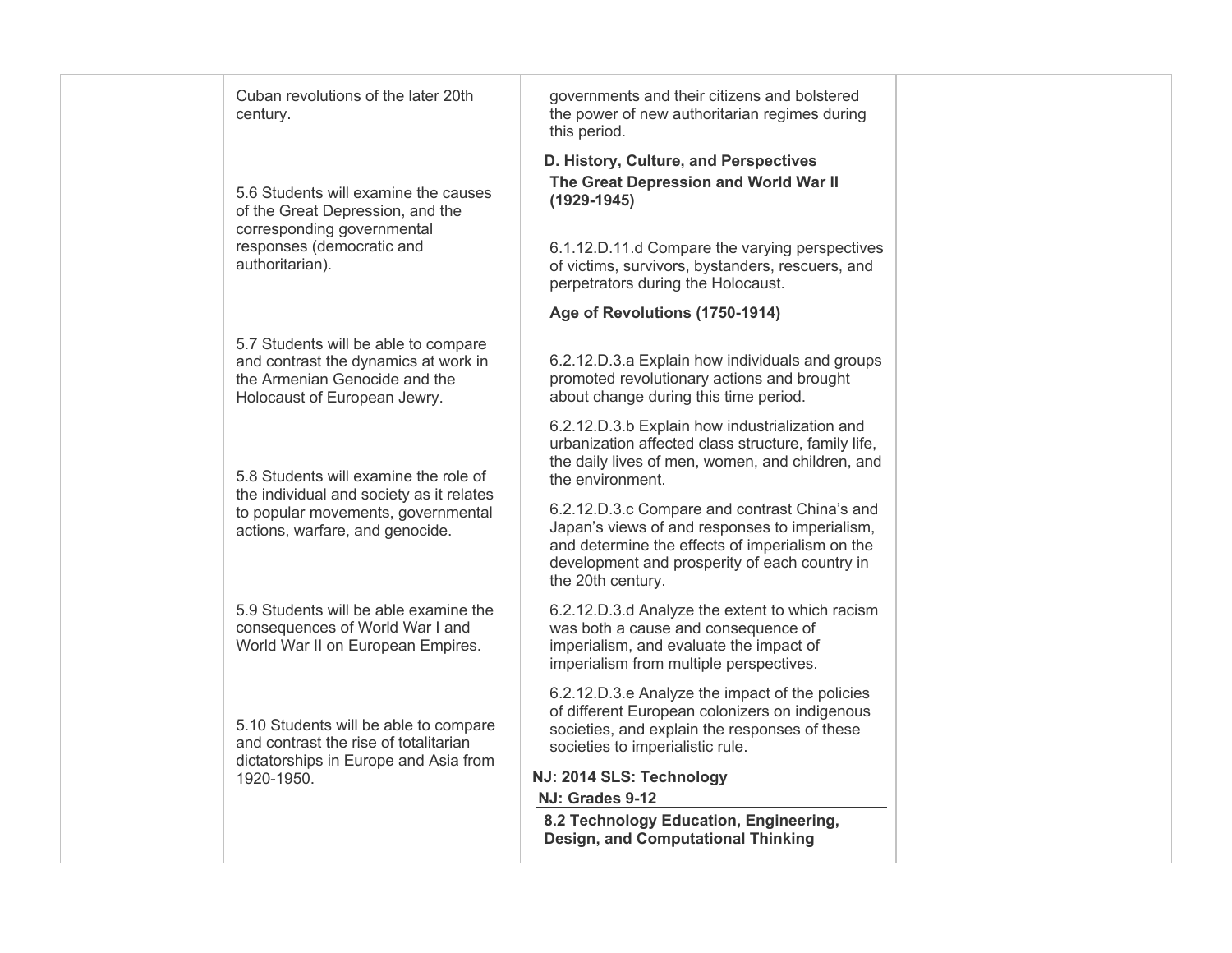|                                  | 5.11 Students will be able to discuss<br>the causes and effects of World War II.                                                                | C. Design: The design process is a<br>systematic approach to solving problems.                                                                                                                                                                          |                                                                                                                                                                                                                                                                          |
|----------------------------------|-------------------------------------------------------------------------------------------------------------------------------------------------|---------------------------------------------------------------------------------------------------------------------------------------------------------------------------------------------------------------------------------------------------------|--------------------------------------------------------------------------------------------------------------------------------------------------------------------------------------------------------------------------------------------------------------------------|
|                                  | 5.12 Students will examine the cultural<br>impact of the period 1914-1945.                                                                      | 8.2.12.C.3 Analyze a product or system for<br>factors such as safety, reliability, economic<br>considerations, quality control, environmental<br>concerns, manufacturability, maintenance and<br>repair, and human factors engineering<br>(ergonomics). |                                                                                                                                                                                                                                                                          |
|                                  | 5.13 Students will examine the causes<br>and effects of economic recovery<br>following World War II in the United<br>States, Europe, and Japan. | Copyright © State of New Jersey, 1996 - 2016.<br>Interdisciplinary Standards for A Half-Century of<br>Crisis and Achievement 1900-45.pdf                                                                                                                |                                                                                                                                                                                                                                                                          |
| The 20th<br><b>Century Since</b> | 6.1 Students will compare and contrast<br>the policies of Free-market capitalism,<br>democratic socialism and Communism                         | NJ: 2016 SLS: English Language Arts<br><b>NJ: Grades 11-12</b>                                                                                                                                                                                          | Core: Core: Adler, Philip J. World<br>Civilizations. Wadsworth, 2003                                                                                                                                                                                                     |
| 1945                             | in the following countries: Soviet Union,<br>China, United States, Germany, Great<br><b>Britain</b>                                             | <b>Reading: Informational Text</b><br>Integration of Knowledge and Ideas<br>NJSLSA.R7 Integrate and evaluate content<br>presented in diverse formats and media,<br>including visually and quantitatively, as well<br>as in words.                       | Supplemental: Farah, Mounir, and<br>Andrea Berens, Karls, World<br>History: the Human Experience: the<br>Modern Era. Glencoe/McGraw-Hill,<br>2001.<br>Videos "The Century" and various<br>youtube video clips<br>Edpuzzles<br>Worksheets from the Center for<br>learning |
|                                  | 6.2 Student will compare and contrast<br>the alliance systems of the Cold War<br>including NATO, the Warsaw Pact, and<br>the United Nations.    | RI.11-12.7. Integrate and evaluate multiple<br>sources of information presented in different<br>media or formats (e.g., visually, quantitatively)<br>as well as in words in order to address a<br>question or solve a problem.                          |                                                                                                                                                                                                                                                                          |
|                                  |                                                                                                                                                 | NJ: 2014 SLS: Social Studies                                                                                                                                                                                                                            |                                                                                                                                                                                                                                                                          |
|                                  | 6.3 Students will be able to trace the                                                                                                          | NJ: Grades 9-12                                                                                                                                                                                                                                         |                                                                                                                                                                                                                                                                          |
|                                  | rise of the nuclear arms race and its<br>impact on the Cold War.                                                                                | A. Civics, Government, and Human Rights<br>The Great Depression and World War II<br>$(1929 - 1945)$                                                                                                                                                     |                                                                                                                                                                                                                                                                          |
|                                  |                                                                                                                                                 | 6.1.12.A.11.e Assess the responses of the<br>United States and other nations to the violation<br>of human rights that occurred during the<br>Holocaust and other genocides.                                                                             | Venn Diagrams<br><b>Posters</b>                                                                                                                                                                                                                                          |